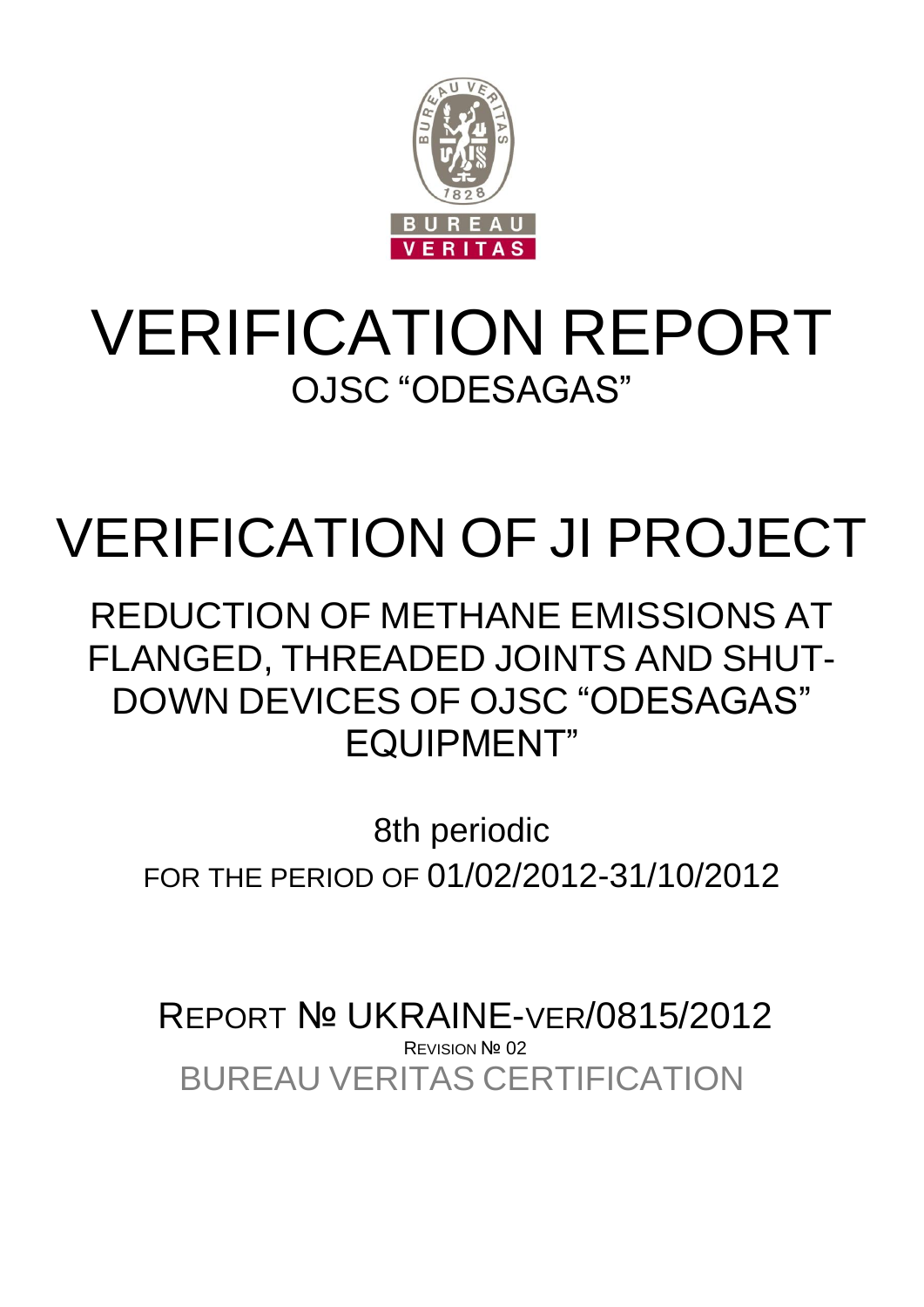#### **BUREAU VERITAS CERTIFICATION**

#### Report No: UKRAINE-ver/0815/2012



#### **VERIFICATION REPORT**

| Date of first issue: | Organizational unit:                |  |
|----------------------|-------------------------------------|--|
| 02/11/2012           | <b>Bureau Veritas Certification</b> |  |
|                      | <b>Holding SAS</b>                  |  |
| Client:              | Client ref.:                        |  |
| OJSC "Odesagas"      | Vitaliy Gerasymenko                 |  |

Summary:

Bureau Veritas Certification has made the 8th periodic verification of OJSC "Odesagas" project "Reduction of Methane Emissions at Flanged. Threaded Joints and Shut-down Devices of OJSC "Odesagas" Equipment", which is implemented in Odesa city and cities of Odesa region, Ukraine, and uses a specific approach to JI projects, on the basis of UNFCCC criteria for the JI, as well as criteria given to provide for consistent project operations, monitoring and reporting. UNFCCC criteria (but for the crediting period) refer to Article 6 of the Kyoto Protocol, the JI rules and modalities and the subsequent decisions by the JI Supervisory Committee, as well as the host country criteria.

The verification scope is defined as a periodic independent review and ex post determination by the Accredited Independent Entity of the monitored reductions in GHG emissions during defined verification period, and consisted of the following three phases: i) desk review of the monitoring plan; ii) follow-up interviews with project stakeholders; iii) resolution of outstanding issues and the issuance of the final verification report and opinion. The overall verification, from Contract Review to Verification Report & Opinion, was conducted using Bureau Veritas Certification internal procedures.

The first output of the verification process is a list of Clarification Requests, Corrective Actions Requests, Forward Actions Requests (CL, CAR and FAR), presented in Appendix A.

In summary, Bureau Veritas Certification confirms that the project is implemented according to determined changes. Installed equipment that is essential for generating emission reductions runs reliably and is calibrated appropriately. The monitoring system is in place and the project is generating GHG emission reductions. The GHG emission reduction is calculated without material errors, and the ERUs issued totalize 470 055 tons of  $CO<sub>2eq</sub>$  for the monitoring period of 01/02/2012 - 31/10/2012.

Our opinion relates to the project's GHG emissions and resulting GHG emission reductions reported and related to the approved project baseline and monitoring, and its associated documents.

| Report No.:<br>UKRAINE-ver/0815/2012                                                                                                    | <b>Subject Group:</b><br>JI     |      |                                             |
|-----------------------------------------------------------------------------------------------------------------------------------------|---------------------------------|------|---------------------------------------------|
| Project title:<br>"Reduction of Methane Emissions at Flanged,<br>Threaded Joints and Shut-down Devices of OJSC<br>"Odesagas" Equipment" |                                 |      |                                             |
| Work carried out by:                                                                                                                    |                                 |      |                                             |
| V. Yeriomin-Team Leader, Climate Change Lead Verifier                                                                                   |                                 |      | No distribution without permission from the |
| O.Kuzmenko - Team member, technical specialist                                                                                          |                                 |      | Client or responsible organizational unit   |
|                                                                                                                                         |                                 |      |                                             |
| Work reviewed by:                                                                                                                       |                                 |      |                                             |
| I.Sokolov - Internal technical reviewer                                                                                                 |                                 |      | Limited distribution                        |
| V.Kobzar - Technical specialist                                                                                                         |                                 |      |                                             |
| Work approved by:                                                                                                                       |                                 |      |                                             |
| Sokolov Ivan - Operational Manager                                                                                                      |                                 |      | Unrestricted distribution                   |
|                                                                                                                                         |                                 | tion |                                             |
| Date of this revision:<br>Rev. No.:<br>12/11/2012<br>02                                                                                 | Кіль Number of /<br>30 ding SAS |      |                                             |
|                                                                                                                                         |                                 |      |                                             |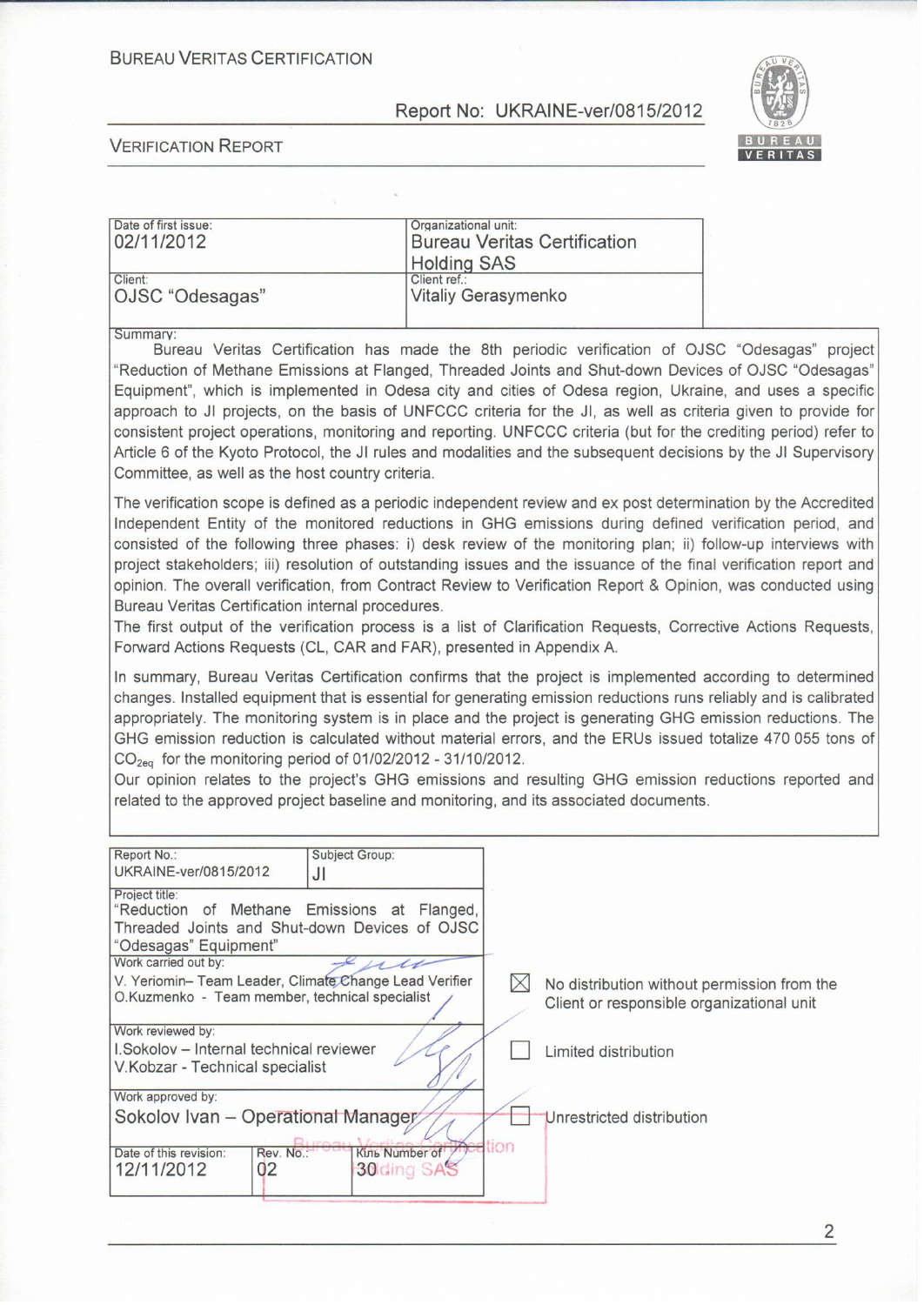

VERIFICATION REPORT

## *Table of Contents Page* 1 INTRODUCTION .........................................................................................4 1.1 Objective ......................................................................................................4 1.2 Scope ............................................................................................................4 1.3 Verification team ........................................................................................4 2 METHODOLOGY ........................................................................................5 2.1 Review of documents ................................................................................5 2.2 Follow-up interviews .................................................................................6 2.3 Resolution of Сlarification, Сorrective and Forward Action Requests ......................................................................................................6 3 VERIFICATION CONCLUSIONS ............................................................7 3.1 Remaining issues and FARs from previous verifications ................7 3.2 Project approval by Parties involved (90-91) .....................................7 3.3 Project implementation (92-93) ..............................................................8 3.4 Compliance of the monitoring plan with the monitoring methodology (94-98) ...............................................................................11 3.5 Revision of monitoring plan (99-100) .................................................12 3.6 Data management (101).........................................................................12 3.7 Verification regarding programmes of activities (102-110) ...........14 4 VERIFICATION OPINION .......................................................................14 5 REFERENCES ..........................................................................................16 ANNEX A: VERIFICATION PROTOCOL ..........................................................19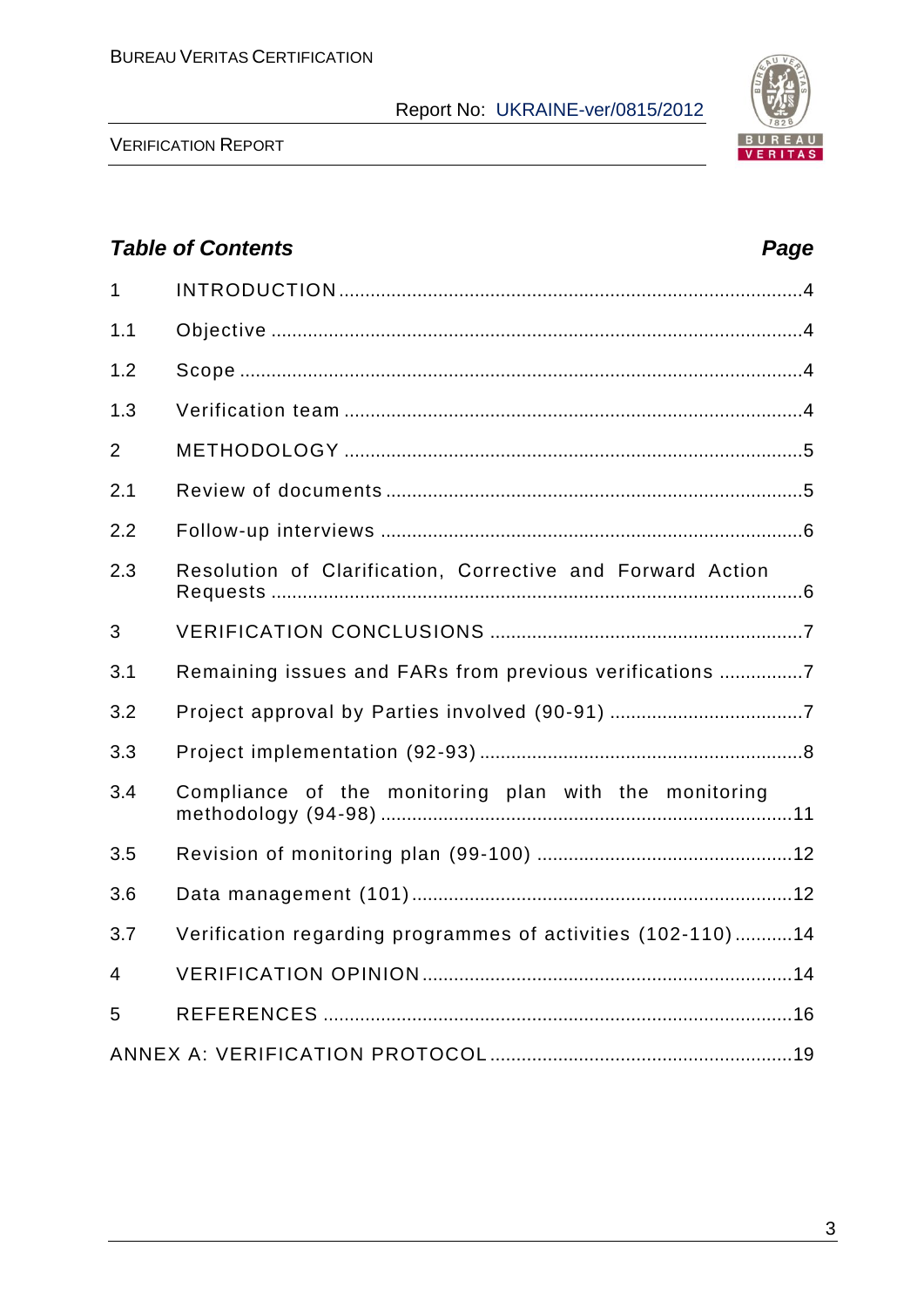

VERIFICATION REPORT

## **1 INTRODUCTION**

OJSC "Odesagas" has commissioned Bureau Veritas Certification to verify the emissions reductions of its JI project "Reduction of Methane Emissions at Flanged, Threaded Joints and Shut-down Devices of OJSC "Odesagas" Equipment", (hereafter called "the project") in Odesa city and cities in Odesa region, Ukraine.

This report summarizes the findings of the verification of the project, performed on the basis of UNFCCC criteria, as well as criteria given to provide for consistent project operations, monitoring and reporting, as well as the host country criteria.

The verification covers the period from February 1, 2012 to October 31, 2012.

## **1.1 Objective**

Verification is the periodic independent review and ex post determination by the Accredited Independent Entity (AIE) of the monitored reductions in GHG emissions during defined verification period.

The objective of verification can be divided in Initial Verification and Periodic Verification.

UNFCCC criteria refer to Article 6 of the Kyoto Protocol, the JI rules and modalities and the subsequent decisions by the JI Supervisory Committee, as well as the host country criteria.

## **1.2 Scope**

The verification scope is defined as an independent and objective review of the project design document, the project"s baseline study and monitoring plan and other relevant documents. The information in these documents is reviewed against Kyoto Protocol requirements, UNFCCC rules and associated interpretations.

The verification is not meant to provide any consulting towards the Client. However, stated requests for clarifications, corrective and/or forward actions may provide input for improvement of the project monitoring towards reductions in the GHG emissions.

## **1.3 Verification Team**

The verification team consists of the following personnel: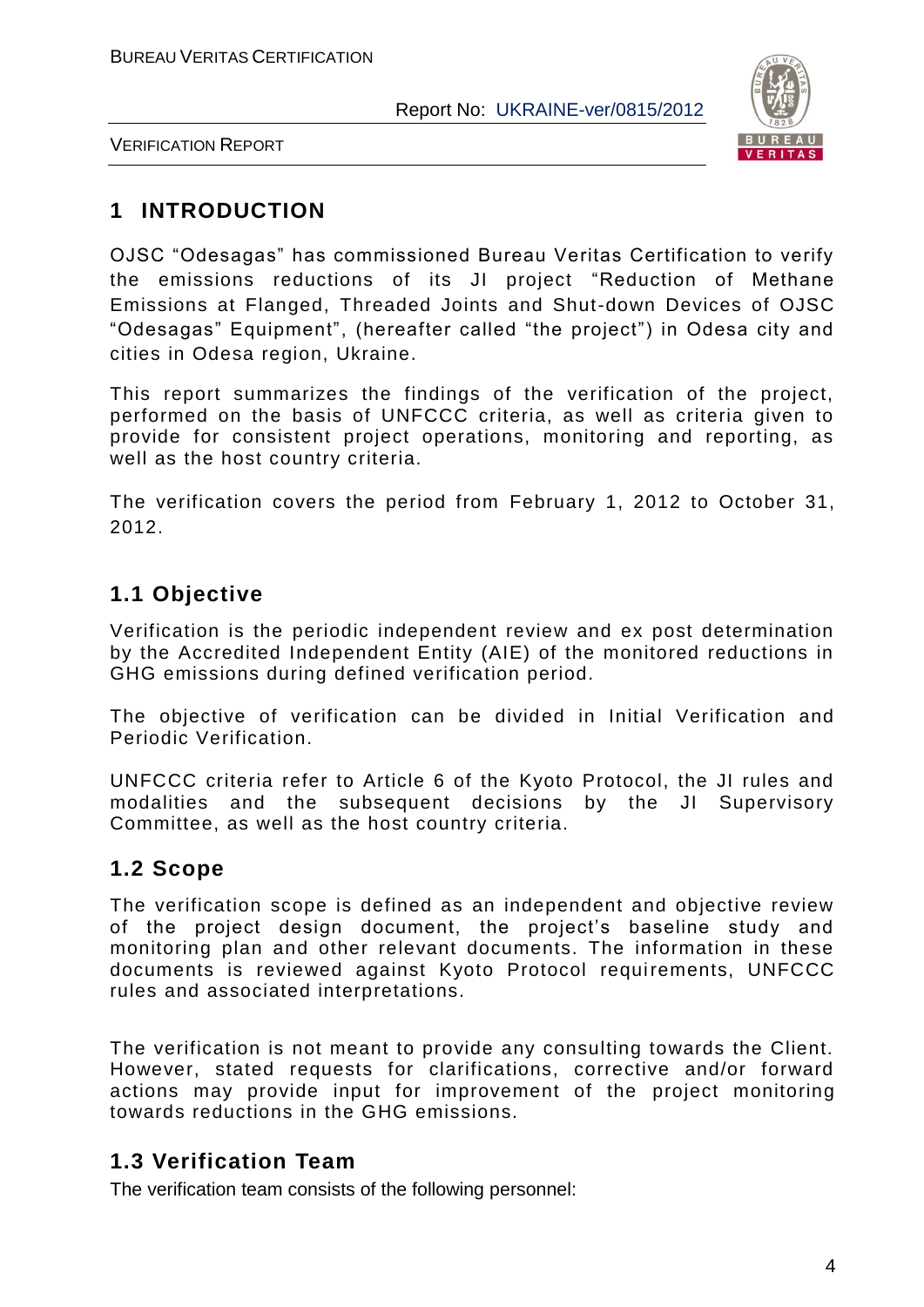

VERIFICATION REPORT

V. Yeriomin

Bureau Veritas Certification, Team Leader, Climate Change Lead Verifier

O.Kuzmenko Bureau Veritas Certification , Team member, technical specialist

This verification report was reviewed by:

I. Sokolov

Bureau Veritas Certification, Internal Technical Reviewer

V.Kobzar Bureau Veritas Certification,Technical specialist

## **2 METHODOLOGY**

The overall verification, from Contract Review to Verification Report & Opinion, was conducted using Bureau Veritas Certification internal procedures.

In order to ensure transparency, a verification protocol was customized for the project, according to the version 01 of the Joint Implementation Determination and Verification Manual, issued by the Joint Implementation Supervisory Committee at its 19<sup>th</sup> meeting on 04/12/2009. The protocol shows, in a transparent manner, criteria (requirements), means of verification and the results from verifying the identified criteria. The verification protocol serves the following purposes:

- It organizes, details and clarifies the requirements a JI project is expected to meet;
- It ensures a transparent verification process where the verifier will document how a particular requirement has been verified and the result of the verification.

The completed verification protocol is enclosed in Appendix A to this report.

## **2.1 Review of Documents**

The Monitoring Report (MR) submitted by OJSC "Odesagas" and additional background documents related to the project design and baseline, i.e. country Law, Project Design Document (PDD), Determination Report of the project issued by Bureau Veritas Certification Holding SAS No. UKRAINE-0118/2010 as of 15/05/2010, Guidance on criteria for baseline setting and monitoring, Host party criteria, the Kyoto Protocol, Clarifications on Verification Requirements to be Checked by an Accredited Independent Entity were reviewed.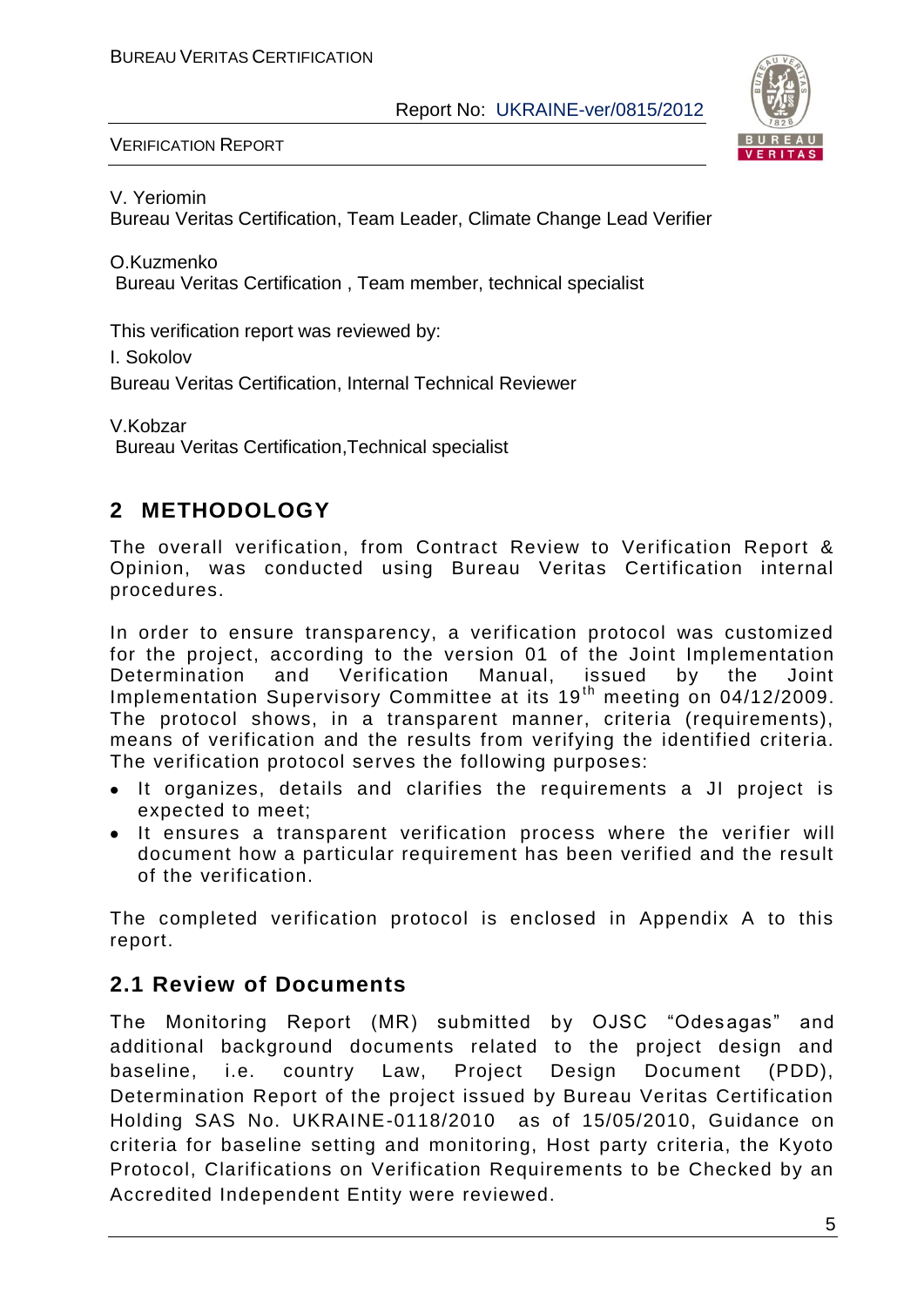

VERIFICATION REPORT

The verification findings presented in this report relate to the Monitoring Report for the period from 01/02/2012 to 31/10/2012, version 01 as of November 01, 2012 and version 02 as of November 12, 2012 and the project as described in the determined PDD.

## **2.2 Follow-up Interviews**

On 09/11/2012 Bureau Veritas Certification verification team visited the project implementation site and performed on-site interviews with project stakeholders to confirm selected information and to resolve issues identified in the document review. Representatives of OJSC "Odesagas" and VEMA were interviewed. The main topics of the interviews are summarized in Table 1.

| <b>Interviewed</b><br>organization | Interview topics                          |
|------------------------------------|-------------------------------------------|
| OJSC "Odesagas"                    | $\triangleright$ Organizational structure |
|                                    | Responsibilities and authorities          |
|                                    | $\triangleright$ Personnel training       |
|                                    | Quality control procedures and technology |
|                                    | Equipment use (records)                   |
|                                    | Metering equipment control                |
|                                    | Metering record keeping system, database  |
| Consultant:                        | $\triangleright$ Baseline methodology     |
|                                    | Monitoring plan                           |
| VEMA                               | <b>Monitoring report</b>                  |
|                                    | Deviations from the PDD                   |

#### **Table 1 Interview topics**

#### **2.3 Resolution of Clarification, Corrective and Forward Action Requests**

The objective of this phase of the verification is to raise the requests for corrective and forward actions as well as clarification requests and any other outstanding issues that needed to be clarified for Bureau Veritas Certification positive conclusion on the GHG emission reductions calculation.

If the Verification Team, in assessing the monitoring report and supporting documents, identifies issues that need to be corrected, clarified or improved with regard to the monitoring requirements, it should raise these issues and inform the project participants of these issues in the form of: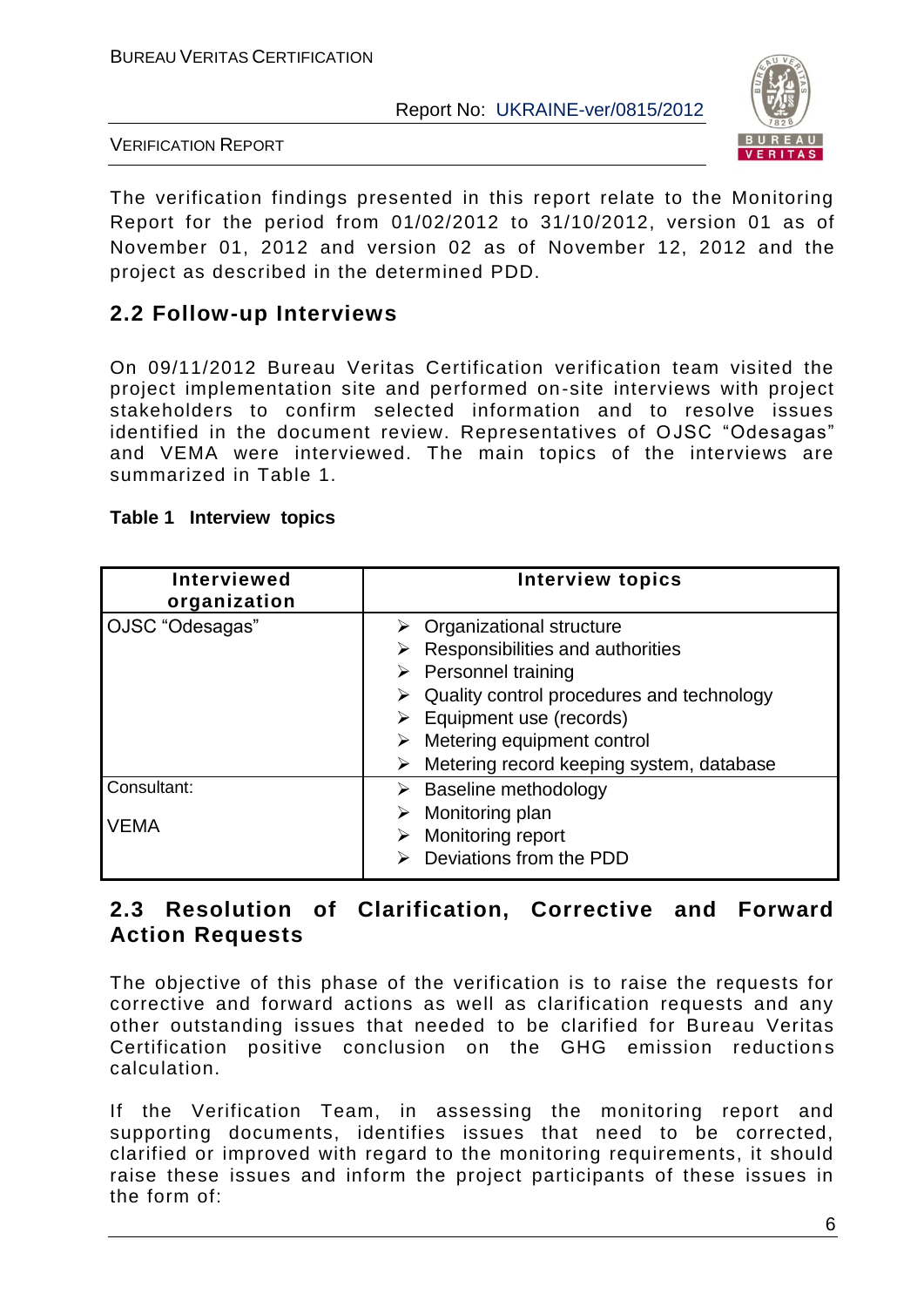

VERIFICATION REPORT

(а) Corrective action request (CAR), requesting the project participants to correct a mistake that is not in accordance with the monitoring plan;

(b) Clarification request (CL), requesting the project participants to provide additional information for the AIE to assess compliance with the monitoring plan

(c) Forward action request (FAR), informing the project participants of an issue, relating to the monitoring that needs to be reviewed during the next verification period.

To guarantee the transparency of the verification process, the concerns raised are documented in more detail in the verification protocol in Appendix A.

### **3 VERIFICATION CONCLUSIONS**

In the following sections, the conclusions of the verification are stated.

The findings from the desk review of the original monitoring documents and the findings from interviews during the follow up visit are described in the Verification Protocol in Appendix A.

The Clarification, Corrective and Forward Action Requests are stated, where applicable, and are further documented in the Verification Protocol in Appendix A. The verification of the Project resulted in 3 Corrective Action Requests, and 2 Clarification Request.

The number between brackets at the end of each section corresponds to the DVM paragraph.

#### **3.1 Remaining CL and FARs from previous verifications**

There are no any remaining CL and FAR from previous verifications.

## **3.2 Project approval by Parties involved (90-91)**

The project obtained approval by the Host party (Ukraine) - Letter of Approval №737/23/7 dated 07/06/2010 issued by the National Environmental Investment Agency of Ukraine and written project approval by the party – buyer of emission reductions units (Denmark) - Letter of Approval №1602/1102-0041 dated 01/06/2010 issued by the Danish Energy Agency, the Danish Ministry of Climate and Energy).

The abovementioned written approvals are unconditional.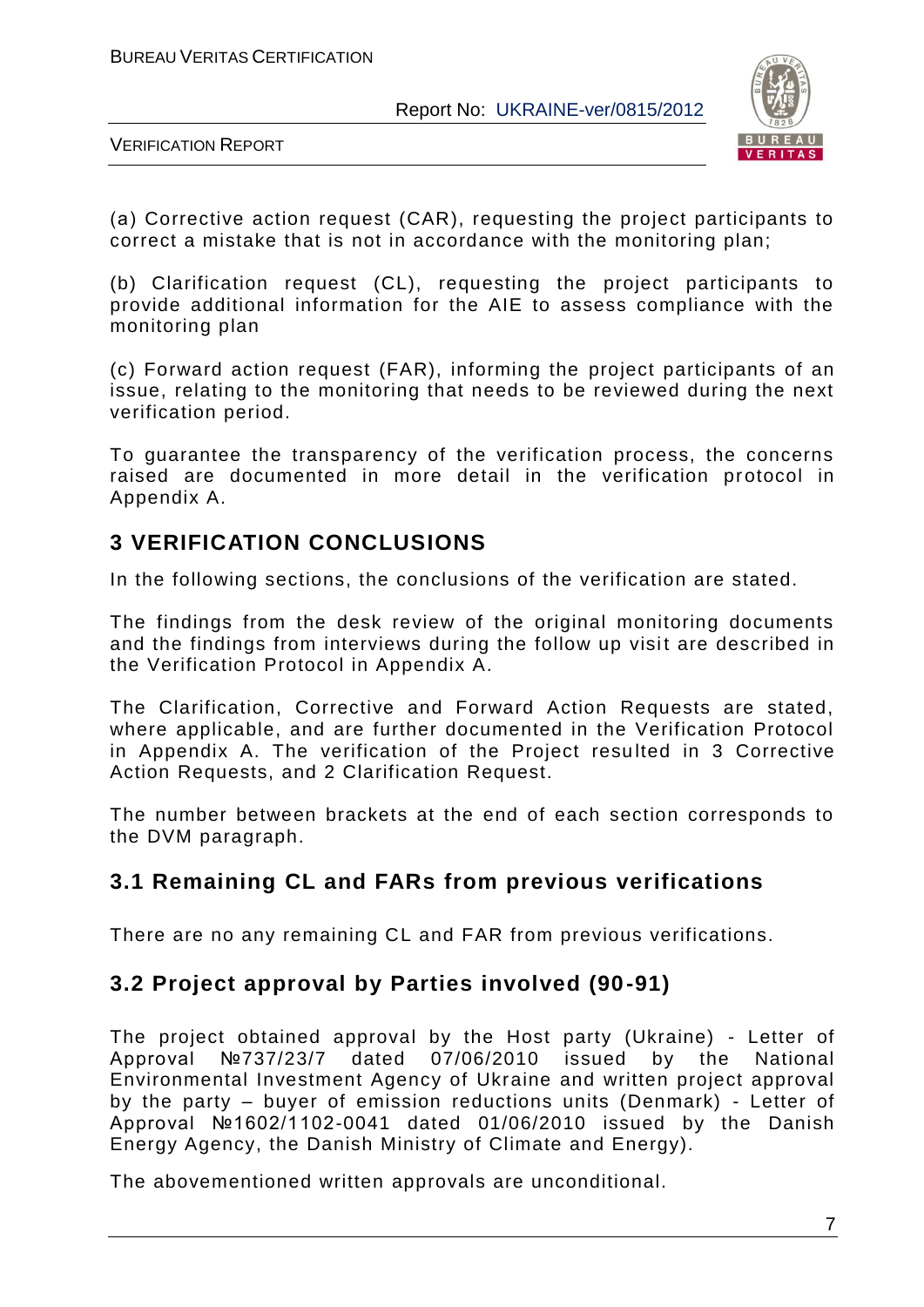

VERIFICATION REPORT

Identified problem areas of the project approval by Parties involved, project participants answers and conclusions of Bureau Veritas Certification are described in Annex A to this report (see CAR 01).

## **3.3 Project implementation (92-93)**

OJSC "Odesagas" is the company uniting gas supply facilities of 26 districts in Odesa region and gas supply facility in Odesa city, and providing natural gas transportation and supply to industrial and domestic consumers. Total length of distribution gas pipeline of high (12Mpa – 0.6 Mpa), medium (0.3 Mpa) and low (0.005 Mpa) pressure is 4579 km. 2625 km is the property of OJSC "Odesagas". Average annual volume of transported gas reaches 2861718 ths  $m^3$ . The structure of current gas transport tariffs (the tariffs are regulated by the state) does not include depreciation and investment needs of gas distribution enterprises, which does not ensure receipt of funds for performance of necessary repair works and modernization of gas networks, purchase of appropriate engineering equipment and components, and also results in increase of natural gas leakage at the OJSC "Odesagas" facilities.

Following the Regulations on gas supply system safe operation in Ukraine based primarily on safety concerns, at the beginning of the project (2005) OJSC "Odesagas" just detected leaks using detectors with the purpose to avoid emergency and explosions. Measurement of volumes of leaks is not required, and measurement instruments are absent. Theoretical calculations of leaks volume based on executed measurements of natural gas losses as a result of not hermetic shut-down and flanged devices of  $\mathsf{OJSC}$  «Odesagas» may be equal to 41 mln m $^3$  per year.

The project activities are reduction of natural gas (methane) leakages that result from leakiness of shut-down, flanged and threaded devices of OJSC "Odesagas" equipment in the total amount of 11 174 pieces. Within the project scope, advanced sealant materials are used for repair of gas equipment. This replaces the current practice of maintenance and repair of networks, namely the use of rubberized asbestos fabric gaskets and cotton fiber stuffing with oil tightening with asbestos -graphite compound resulting in increased leaks and methane emissions into the atmosphere. In addition to methane emission reductions, the project reduces technical natural gas losses (therefore, financial losses), benefits the environment and reduces emergency risks, especially for building gas pressure regulators and above ground gas pipelines.

The project activity includes: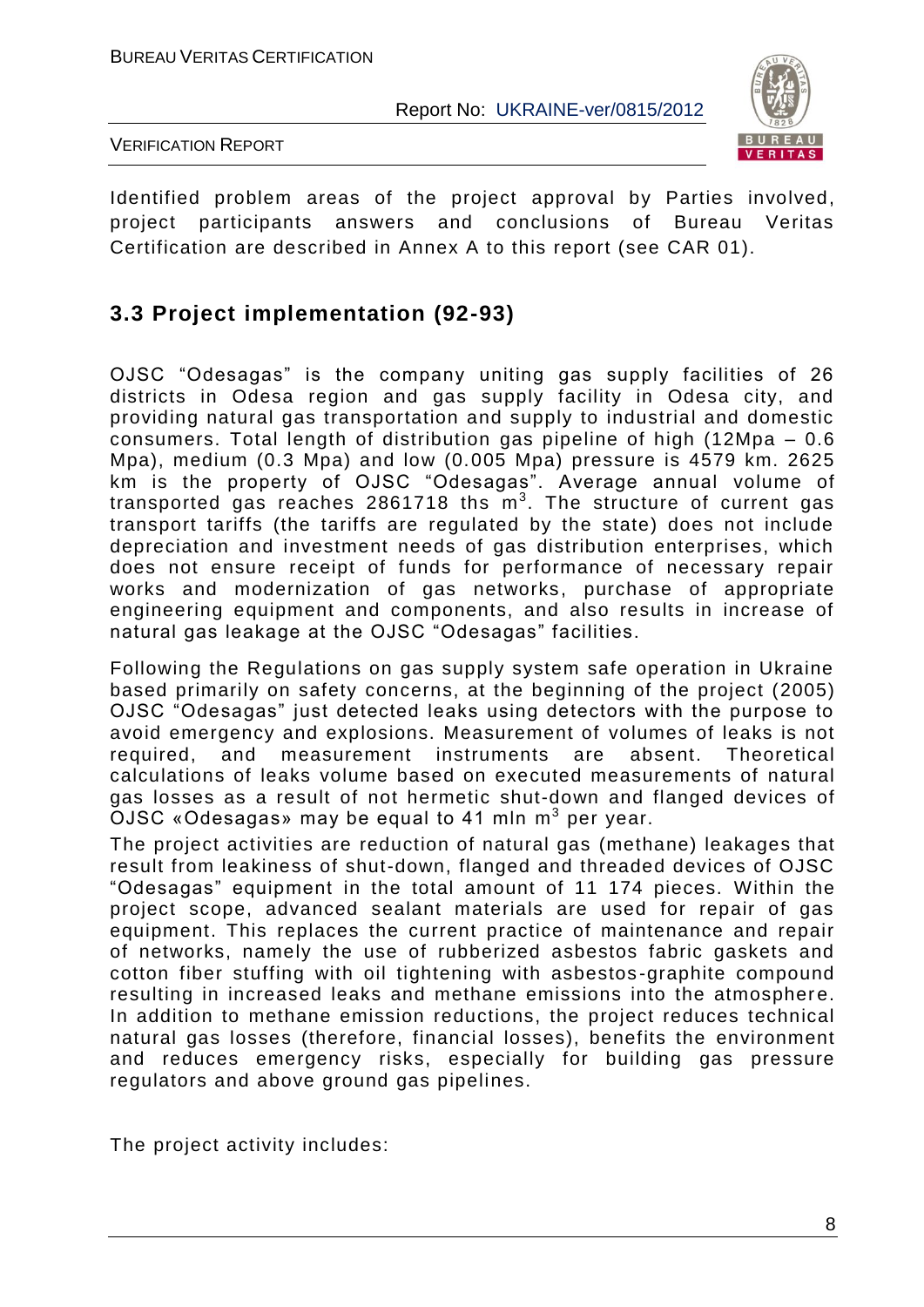

VERIFICATION REPORT

- Implementation and use of purposeful examination and technical maintenance (PETM) of flanged, threaded joints and shut-down devices of OJSC "Odesagas" equipment with the use of modern and the most economically efficient practice, which allows for not only detection of leaking areas, but also determination of leakage volume (i.e., potential volume of gas leakage reduction). This key information is necessary for substantiation of effectiveness of repair and priority choice of its objects, which is important under short financing for elimination of all leakages. This activity will include purchase of modern measuring equipment, appropriate training of employees, development of monitoring map for each gas plant and gas distribution network with the list of all equipment components to be regularly examined, creation of leakage data collection and storage system, and implementation of internal audit and quality assurance system for elimination and accounting of methane leakage.
- Detection and measurement of leakage: the monitoring system of leakages at all flanged, threaded joints and shut-down devices of OJSC "Odesagas" equipment, including eliminated leakages (repaired equipment components). The monitoring is exercised on a regular basis (once per four days or once a week, depending on the type of equipment; once per year for equipment of apartments and buildings ) by specially trained personnel. Each component is checked and detected leakages are duly marked with individual number; gas leakage volumes are measured and registered in the database.
- Elimination of all detected leakages: repairs of equipment with leakages within the scope of this project will vary from tightening of block valves and flanges, use of new sealants or compacting materials, to capital repair and replacement of safety valves of pressure regulators, piston rods. Repaired equipment components will be regularly checked as a part of a standard monitoring program to make sure they have not become the source of leakage again.

Duration of the project is not limited, as PETM and monitoring programs are aimed to become a part of work and business practice of OJSC "Odesagas". Reduction of  $CO<sub>2</sub>e$  emissions is stated for the period of 22 years according to modality and Joint Implementation Mechanism Procedures.

According PDD version 7 the project boundary include the methane leakage places as a result non-hermetic flanged, threaded joints and shut-down devices of gas distribution pipeline in Odessa and Odessa region. Total project boundary was included 11174 shut-down devices. During 2005 to the beginning of the reporting periodframe of project was an off-planed repaired and changed shut-down device. During monitoring period was off-schedule repaired and changed all shut down devices. For the period from the beginning of the project implementation (2005) to the beginning of the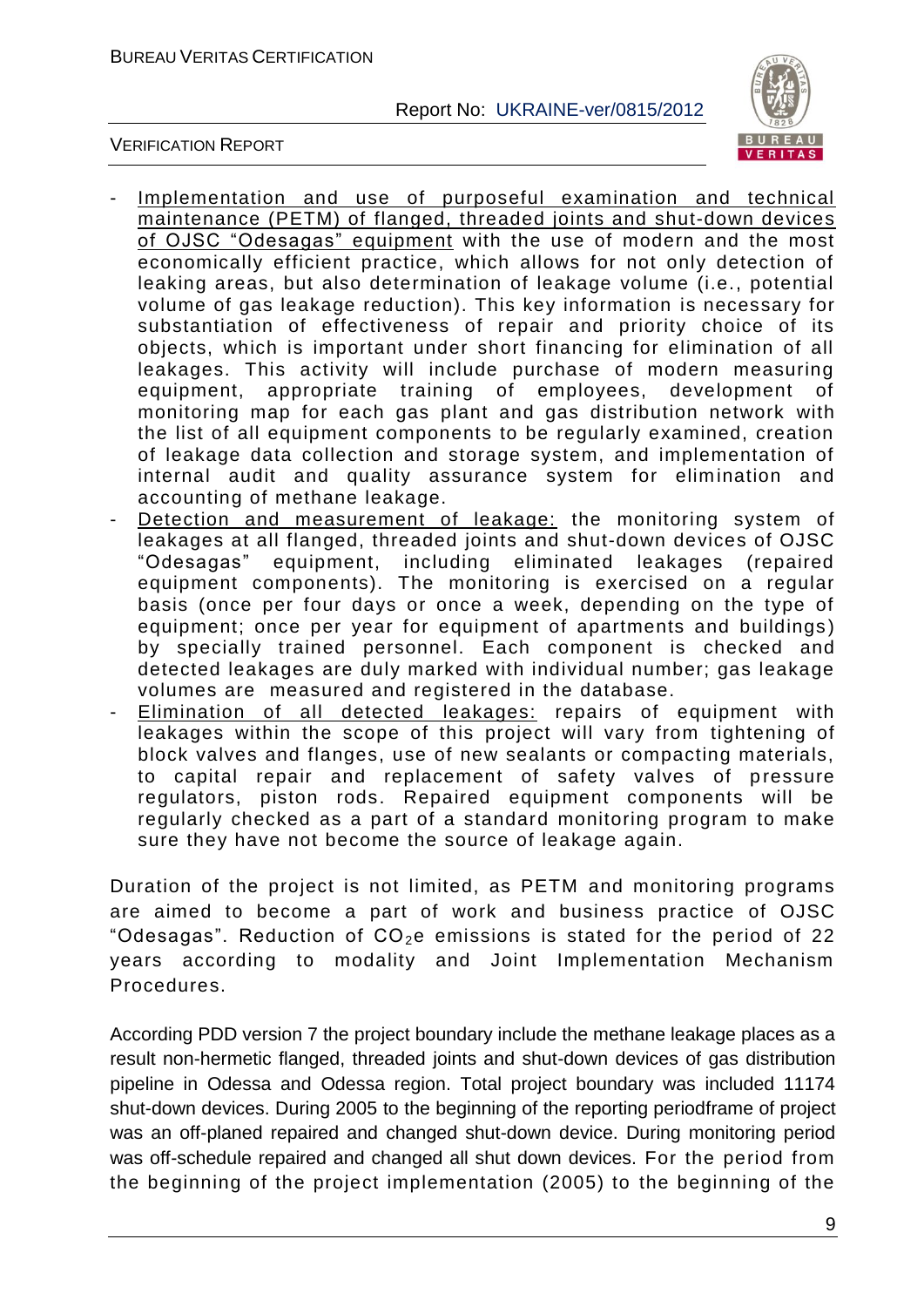

VERIFICATION REPORT

reporting period all shut-down devices included in the project boundary were repaired and replaced.

Scope of the period-based repairs and replacements of shut-down devices of gas distribution networks is presented in Table 2:

#### **Table 2 Number of repaired (replaced) shut-down devices under the project per years**

| Year         | Quantity of repaired (changed) shut-<br>down devices |
|--------------|------------------------------------------------------|
| 2005         | 5832                                                 |
| 2006         | 3 3 1 2                                              |
| 2007         | 529                                                  |
| 2008         | 752                                                  |
| 2009         | 566                                                  |
| 2010         | 174                                                  |
| 2011         | 9                                                    |
| <b>Total</b> | 11 174                                               |

The project activities for the current monitoring period (01/02/2012- 31/10/2012) are further carrying out of purposeful examination and technical maintenance (PETM) of all gas equipment of gas distribution networks, which was repaired (hermetically sealed) and replaced during all JI project operation time.

Repaired (hermetically sealed) and replaced in previous periods shutdown devices are regularly checked as a part of a standard monitoring program to make sure they have not become the source of leakage again. According to the Monitoring Plan in the PDD version 07 the regular repairs оf gas equipment are done once per year, technical maintenance – once per half year.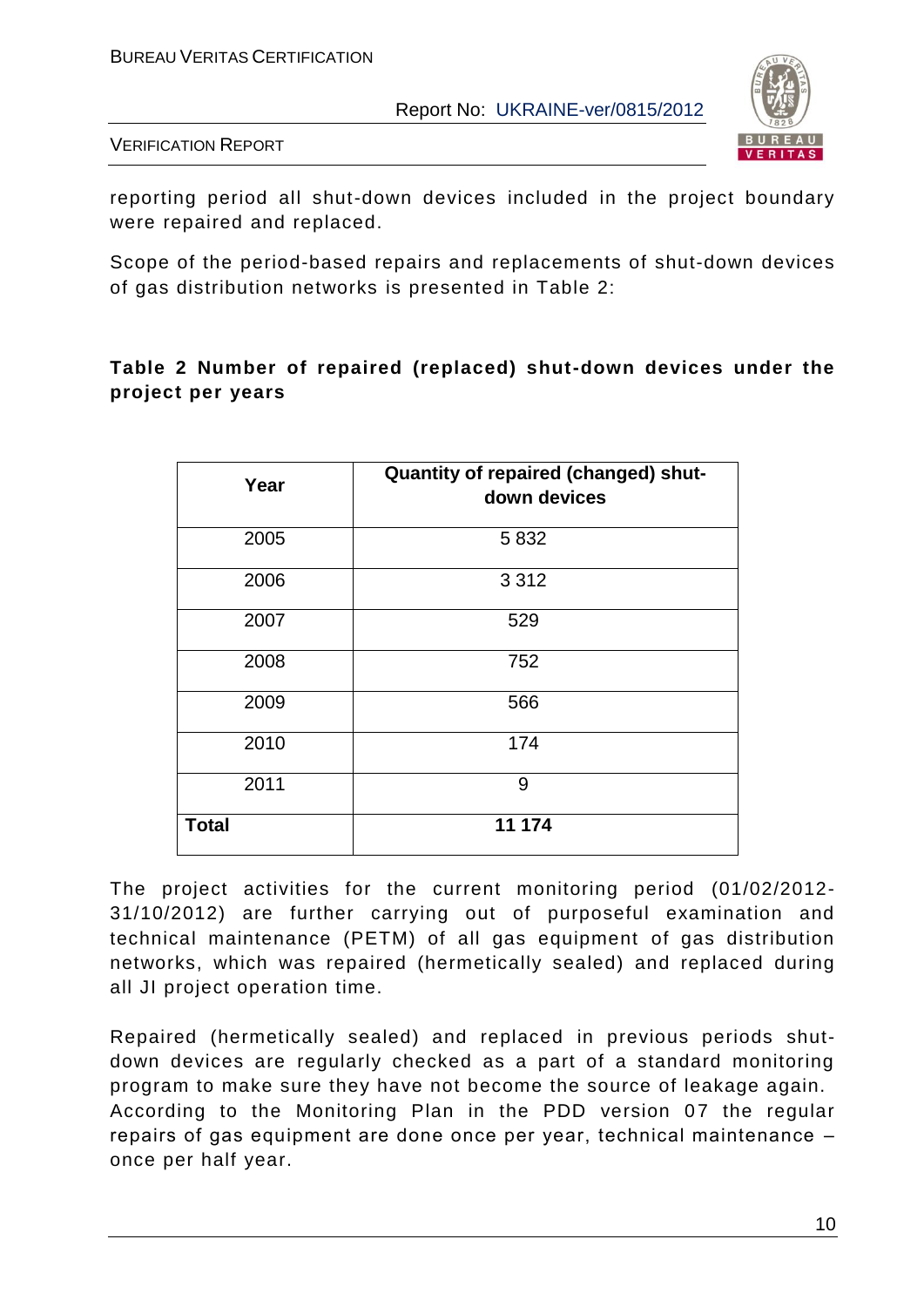

VERIFICATION REPORT

Methane leakage volumes from the repaired (replaced) shut-down devices of OJSC "Odesagas" received in the result of monitoring measurements do not exceed the methane leakage volumes, which were measured after the first repair of the devices.

The project was in operation throughout the monitoring period - from 01/02/2012 to 31/10/2012.

Identified problem areas of the project implementation, project participants answers and conclusions of Bureau Veritas Certification are described in Annex A to this report (see CAR 02).

## **3.4 Compliance of the monitoring plan with the monitoring methodology (94-98)**

The monitoring occurred in accordance with the monitoring plan included in the PDD regarding which the determination has been deemed final and is so listed on the UNFCCC JI website.

To calculate the emission reductions such key factors as the rate of gas leakage for each leakage found, gas temperature and pressure, volume of capacity, the concentration of methane in the sample, time for which the concentration of methane in the volume capacity reaches a certain level, experience in implementing measures envisaged by the project, the current practice that exists in Ukraine in the sphere of gas transportation and supply, financial costs and the availability of expertise, legislation affecting the emissions in the baseline, level of activity on the project and the project emissions and risks associated with the project were taken into consideration.

Data sources used for calculating emission reductions, such as measuring equipment - gas analyzer "EX-TEC® SR5", stop-watch timer "SOS pr-2b-2", mercury glass thermometer of TL-4 type, flow meter, manometer "D-59N-100-1.0 6kPа"; information from manufacturers and IPCC are clearly identified, reliable and transparent.

Emission factors, including default emission factors, are selected by carefully balancing accuracy and reasonableness, and appropriately justified of the choice.

The calculation of emission reductions is based on conservative assumptions and the most plausible scenarios in a transparent manner.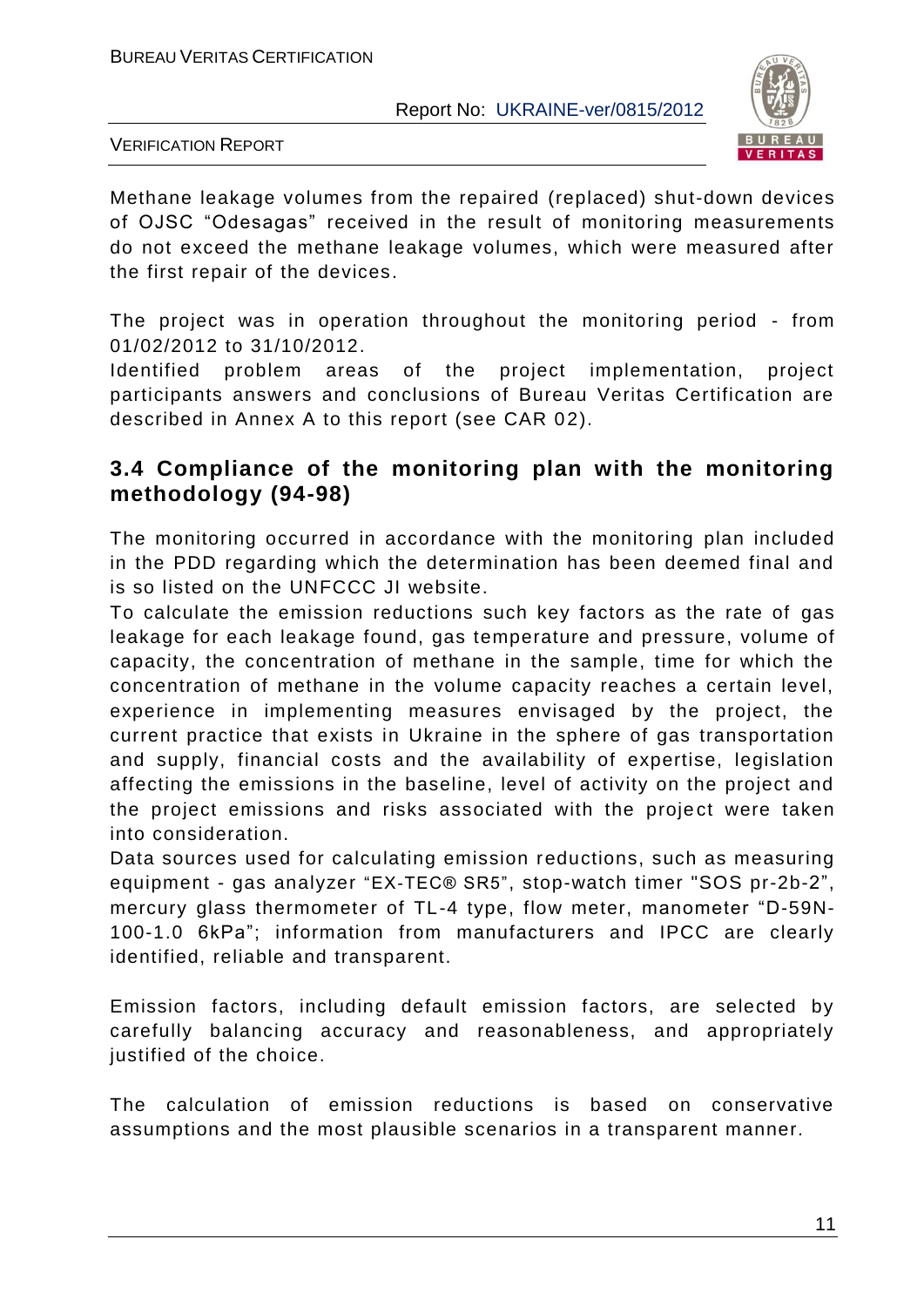

VERIFICATION REPORT

Monitoring periods for each project component is clearly identified in the monitoring report and do not overlap with those for which verification has been made in the past and is considered final.

Identified problem areas of compliance of monitoring plan with monitoring methodology, project participants answers and conclusions of Bureau Veritas Certification are described in Annex A to this report (see CAR 03, CL 01).

## **3.5 Revision of monitoring plan (99-100)**

Not applicable.

## **3.6 Data management (101)**

Data and their sources, which are contained in the monitoring report, are clearly defined, reliable and transparent.

Implementation of data collection procedures is carried out in accordance with the PDD monitoring plan, including quality control and quality assurance procedures.

Monitoring equipment function, including its calibration status, is in line with the requirements.

According to current legislation "On metrology and metrological activity", all measuring equipment in Ukraine must meet the specified requirements of relevant standards and is subject to a periodic verification. Calibration of measuring devices is conducted in accordance with national standards.

Actual data and records used for monitoring are duly verified.

Data collection and data management system of the project is in line with the PDD, the monitoring plan and consists of three parts:

1) Measurements of methane leakage value before the rehabilitation (hermetization) of the facility;

2) Measurements of methane leakage value after the rehabilitation (hermetization) of the facility;

3) Archiving and processing of obtained results.

To measure leakage volume of natural gas it was decided to use the method based on the Calibrated Bag Technology described in the approved baseline methodology AM0023 "Leak reduction from natural gas pipeline compressor or gate stations". One of the problems incurred by using this method is difficult accounting of the volume of the fittings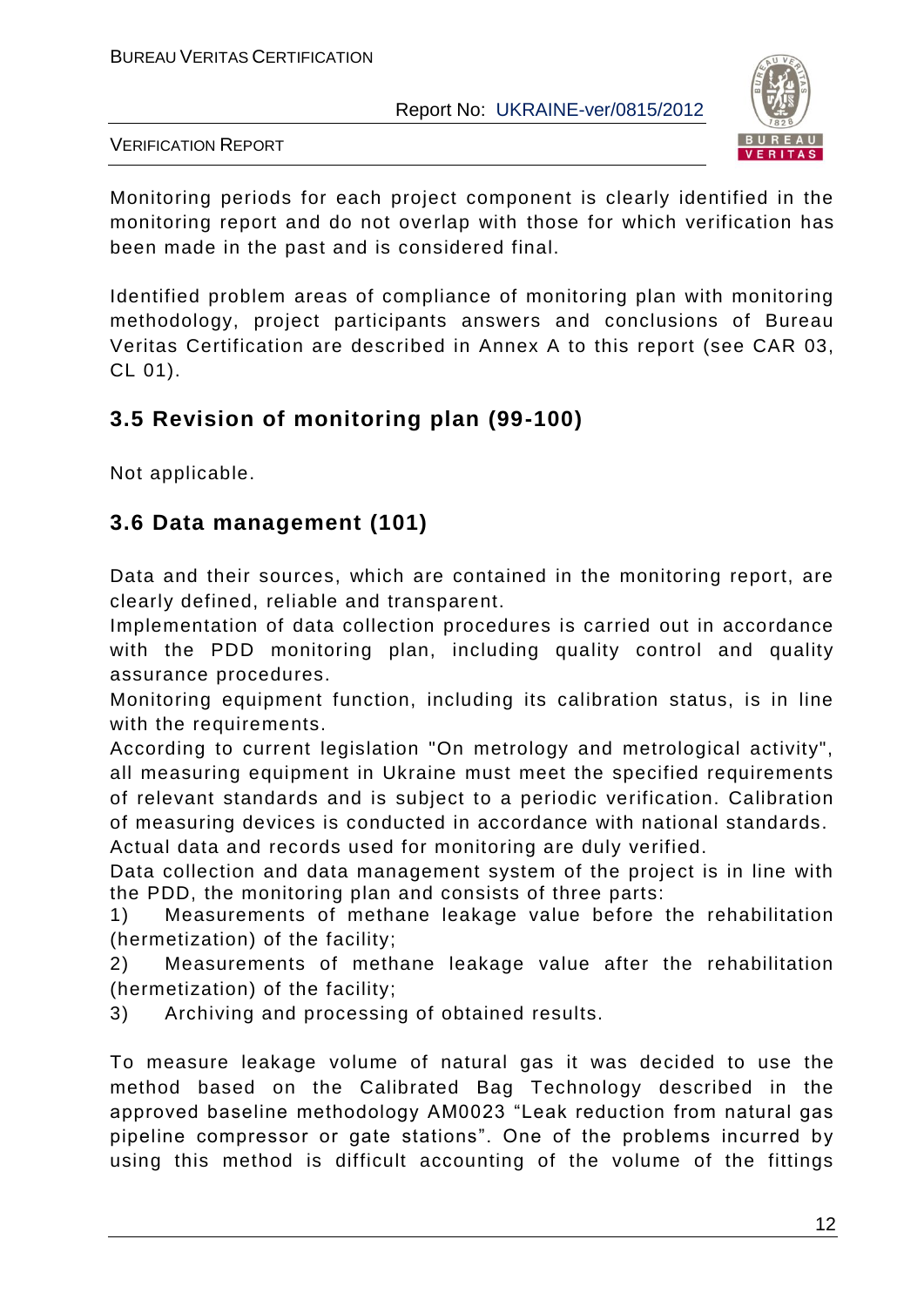

VERIFICATION REPORT

where measurements are done, and the initial air volume when determining gas volume received in the bag.

To solve these problems a special installation was made on the basis of plastic container of known volume (0.87  $\textsf{m}^{3}$ ), package, plastic hose and manometer. All joints are made in a hermetical manner.

In order to ensure successful implementation of the project and the credibility and verifiability of the emissions reductions achieved, the project must have a well-organized management system.

Collection and processing of parameters, coordination of work of all departments and services of OJSC "Odesagas" related to the project implementation is done by specially created Working team. The structure of the Working team is shown in the Figure 1.



**Figure 1 Structure of the Working team**

Sergiy Oleksandrovych Stryzhak and Lyudmyla Andriyivna Kulbida are responsible for collection of all information provided for by the monitoring plan, and for making all necessary settlements. Archiving of all received information in the result of measurements and settlements is done under guidance of Kateryna Sergiyivna Burova. The head of the working team (Nataliya Genadiyivna Orlova) on the basis of received information determines the plan of measures under the Project and scope of resources required. Technical maintenance of the Project is carried out by Dmytro Moyseyovych Oks and Yevgen Viktorovych Kurkin.

Regular maintenance of shut-down devices of OJSC "Odesagas" gas distribution networks is carried out once per year, technical maintenance once per half year.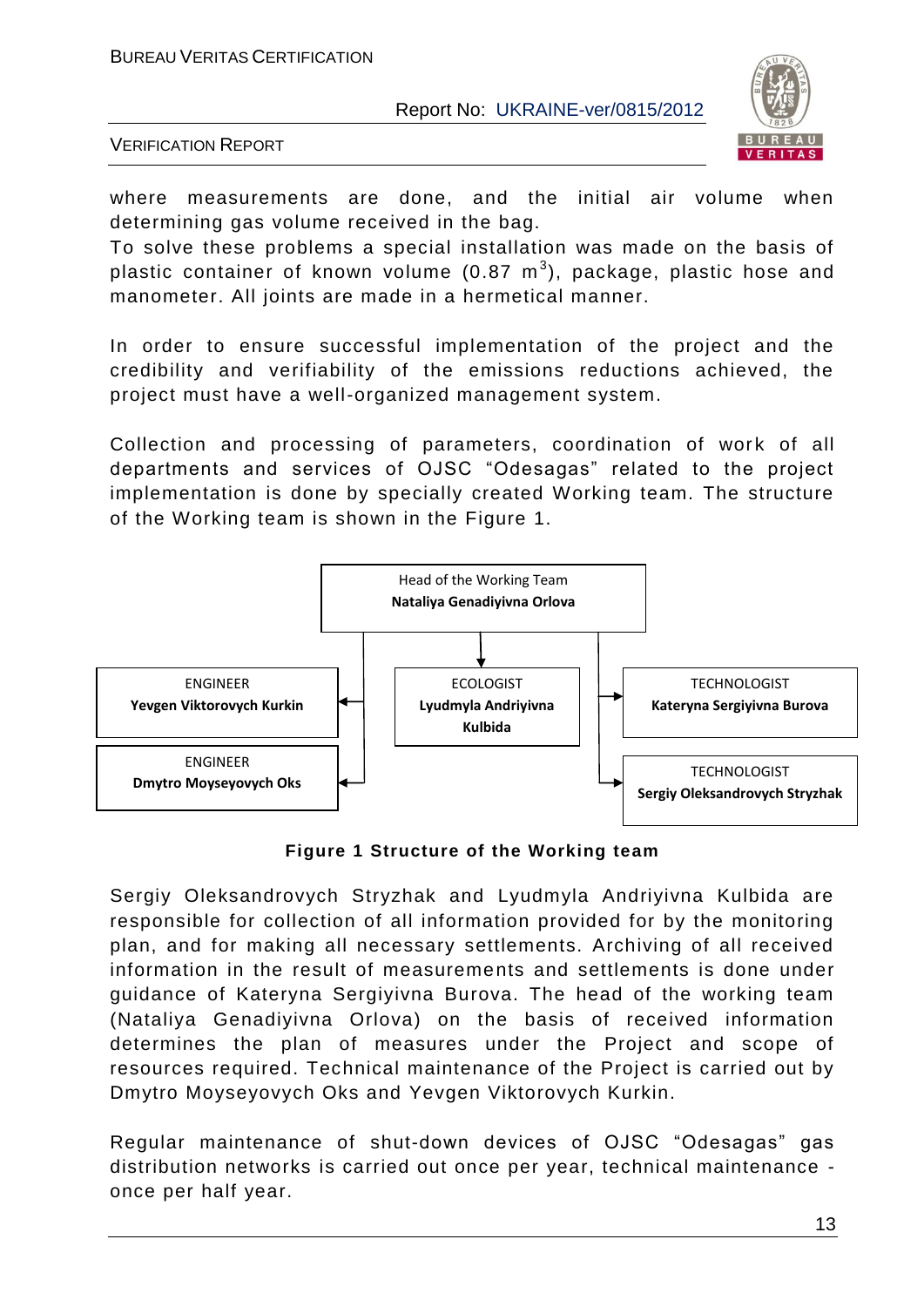

VERIFICATION REPORT

All the necessary information on monitoring of GHG emissions is stored in paper and/or electronic form and will be stored until the end of the crediting period and two years after the last transaction with emission reduction units.

The monitoring Report version 02 provides sufficient information about the intended role, responsibilities and authorities for implementing and maintaining monitoring procedures, including data management. Verification group confirms the effectiveness of existing management system and operating system and considers them suitable for reliable monitoring of the project.

Identified problem areas of data management, project participants answers and conclusions of the Bureau Veritas Certification are described in Annex A to this report (see CL 02).

### **3.7 Verification regarding programs of activities (102-110)**

Not applicable.

## **4 VERIFICATION OPINION**

Bureau Veritas Certification has performed the 8th periodic verification of the "Reduction of Methane Emissions at Flanged, Threaded Joints and Shut-down Devices of OJSC "Odesagas" Equipment" Project for the period of February1, 2012-October 31, 2012, which applies the JI Specific Approach. The verification was performed on the basis of UNFCCC criteria and host country criteria and also on the criteria given to provide for consistent project operations, monitoring and reporting.

The verification consisted of the following three phases: i) desk review of the project design and the baseline and monitoring plan; ii) follow -up interviews with project stakeholders; iii) resolution of outstanding issues and the issuance of the final verification report and opinion.

The management of OJSC "Odesagas" is responsible for the preparation of the GHG emissions data and the reported GHG emissions reductions of the project on the basis set out within the project Monitoring and Verification Plan indicated in the final PDD version 07. The development and maintenance of records and reporting procedures in accordance with that plan, including the calculation and determination of GHG emission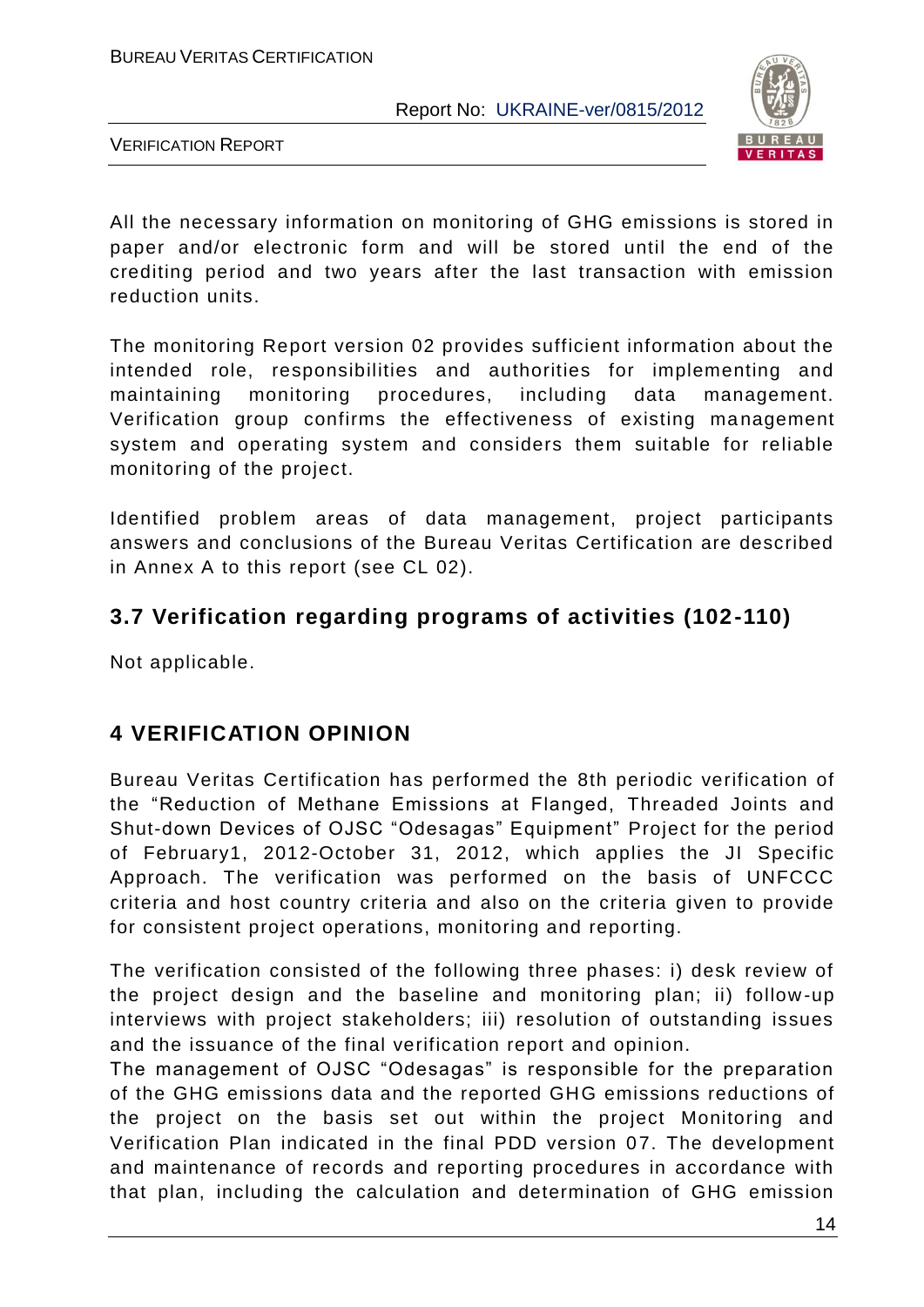

VERIFICATION REPORT

reductions from the project, is the responsibility of the management of the project.

Bureau Veritas Certification verified the Project Monitoring Report version 02 for the reporting period 01/02/2012-31/10/2012 as indicated below. Bureau Veritas Certification confirms that the project is implemented as per approved PDD version. Installed equipment being essential for generating emission reduction runs reliably and is calibrated appropriately. The monitoring system is in place and the project is generating GHG emission reductions.

Bureau Veritas Certification can confirm that the GHG emission reduction is calculated without material misstatements. Our opinion relates to the project"s GHG emissions and resulting GHG emissions reductions reported and related to the approved project baseline and monitoring, and its associated documents. Based on the information we have seen and evaluated, we confirm the following statement:

Reporting period: from 01/02/2012 to 31/10/2012

| <b>Baseline emissions</b>  | : 482 463 $\pm$ CO <sub>2</sub> equivalents;      |
|----------------------------|---------------------------------------------------|
| <b>Project emissions</b>   | $\therefore$ 12408 t CO <sub>2</sub> equivalents; |
| <b>Emission Reductions</b> | : 470 055 $tCO2$ equivalents.                     |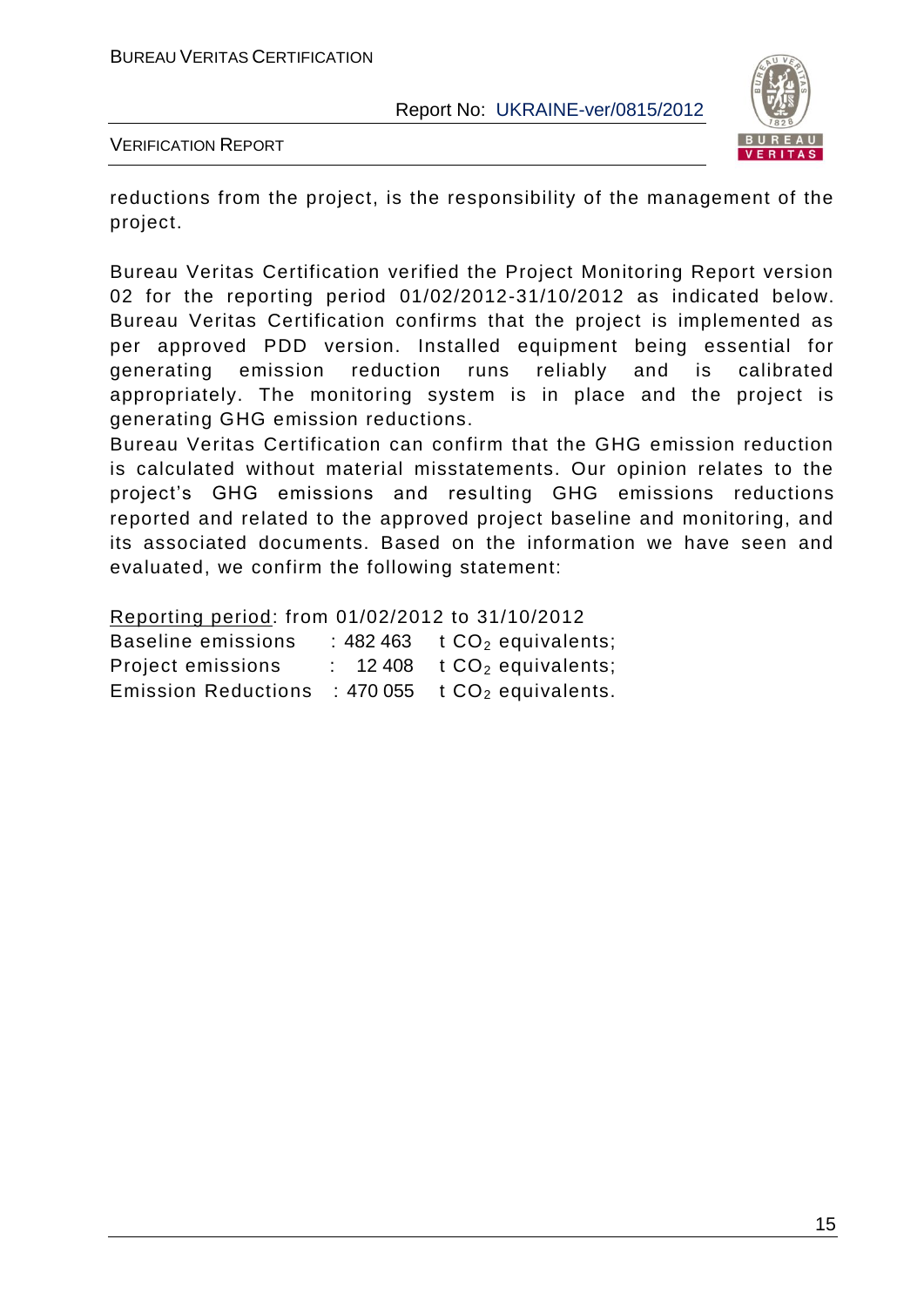

VERIFICATION REPORT

#### **5 REFERENCES**

#### **Category 1 Documents:**

Documents provided by the project participants that relate directly to the GHG components of the project.

| /1/            | The PDD of "Reduction of Methane Emissions at Flanged,                         |
|----------------|--------------------------------------------------------------------------------|
|                | Threaded Joints and Shut-down Devices of OJSC "Odesagas"                       |
|                | Equipment" JI Project, version 07, dated April 30, 2010                        |
| $\frac{12}{1}$ | Determination Report of "Reduction of Methane Emissions at                     |
|                | Flanged, Threaded Joints and Shut-down Devices of OJSC                         |
|                | "Odesagas" Equipment" JI Project, issued by Bureau Veritas                     |
|                | Certification Holding SAS dated May 15, 2010                                   |
| /3/            | Monitoring Report of "Reduction of Methane Emissions at Flanged,               |
|                | Threaded Joints and Shut-down Devices of OJSC "Odesagas"                       |
|                | Equipment" JI Project, version 01, dated November 1, 2012                      |
| /4/            | Monitoring Report of "Reduction of Methane Emissions at Flanged,               |
|                | Threaded Joints and Shut-down Devices of OJSC "Odesagas"                       |
|                | Equipment" JI Project, version 02, dated November 12, 2012                     |
| /5/            | Appendix A. Calculations of GHG emission reduction at flanged, threaded joints |
|                | and shut-down devices of PJSC "Odesagas" equipment during 9 months (from       |
|                | the 1 <sup>st</sup> of February to the 31 <sup>st</sup> of October) of 2012    |
| /6/            | Letter of Approval $N237/23/7$ dated 07/06/2010 issued by the                  |
|                | National Environmental Investment Agency of Ukraine                            |
| /7/            | Letter of Approval №1602/1102-0041 dated 01/06/2010 issued by                  |
|                | the Danish Energy Agency, the Danish Ministry of Climate and                   |
|                | Energy)                                                                        |

#### **Category 2 Documents:**

Background documents related to the design and/or methodologies employed in the design or other reference documents.

| /1/ | Instruction for exploitation of gas-analyzer EX-TEC® SR5 |
|-----|----------------------------------------------------------|
| /2/ | Appearance of gas-analyzer EX-TEC® SR5                   |
| /3/ | Calibration certificate of gas-analyzer EX-TEC® SR5      |
| /4/ | Appearance of thermometer TL-4                           |
| /5/ | Passport of thermometer TL-4                             |
| /6/ | Stop-watch timer with passport TL-4                      |
| 7   | Manual of barometer D-59H-100-1.0 6 kPa                  |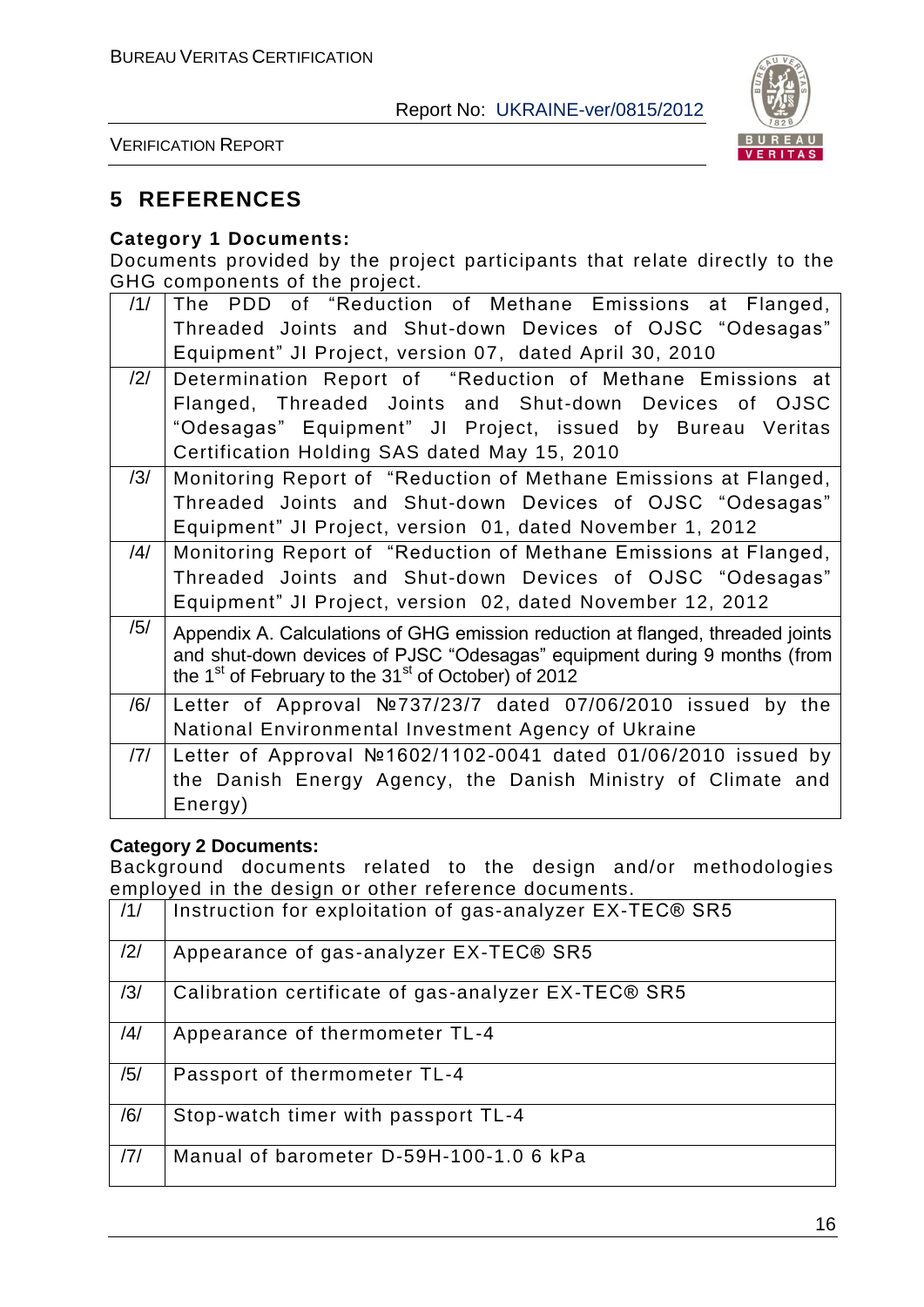

| /8/  | The device of measuring leakage in operation                                                                       |
|------|--------------------------------------------------------------------------------------------------------------------|
| /9/  | Gauge D-59-N                                                                                                       |
| /10/ | Working gas analyzer                                                                                               |
| /11/ | General appearance of GDP                                                                                          |
| /12/ | Output latch at GDP                                                                                                |
| /13/ | Staff gauge at GDP                                                                                                 |
| /14/ | Regulator of gas flow at GDP                                                                                       |
| /15/ | Maintenance logbook of GDP                                                                                         |
| /16/ | The form of leakage records                                                                                        |
| /17/ | Metering Device Calibration Certificate No. 80195/24 (EX-TEC® SR5),<br>dated 23/03/2013                            |
| /18/ | Metering Device Calibration Certificate No. 80319/26 (EX-TEC® SR5),<br>dated 23/03/2013                            |
| /19/ | Passport of barometer-aneroyd metrology BAMM-1                                                                     |
| /20/ | Metering Device Calibration Certificate No. 73 (BAMM-1), dated May, 2012                                           |
| /21/ | Metering Device Calibration Certificate No. 72 (BAMM-1), dated May, 2012                                           |
| /22/ | Metering Device Calibration Certificate No. 10215-P (stop-watch timer<br>'SOS pr-2b-2'), dated 23/04/2012          |
| /23/ | Metering Device Calibration Certificate No. 2001- tt (mercury glass<br>thermometer of TL-4 type), dated 07/10/2011 |
| /24/ | Acceptance completed construction works by June 2012 (switching input to an<br>apartment house)                    |
| /25/ | Acceptance completed construction works by June 2012 (major repairs of yard<br>low pressure gas pipeline)          |
| /26/ | Acceptance completed construction works by June 2012 (major repairs of part<br>of medium pressure gas pipeline)    |
| /27/ | Acceptance completed construction works by June 2012 (reconstruction of<br>underground low pressure gas pipeline)  |
|      |                                                                                                                    |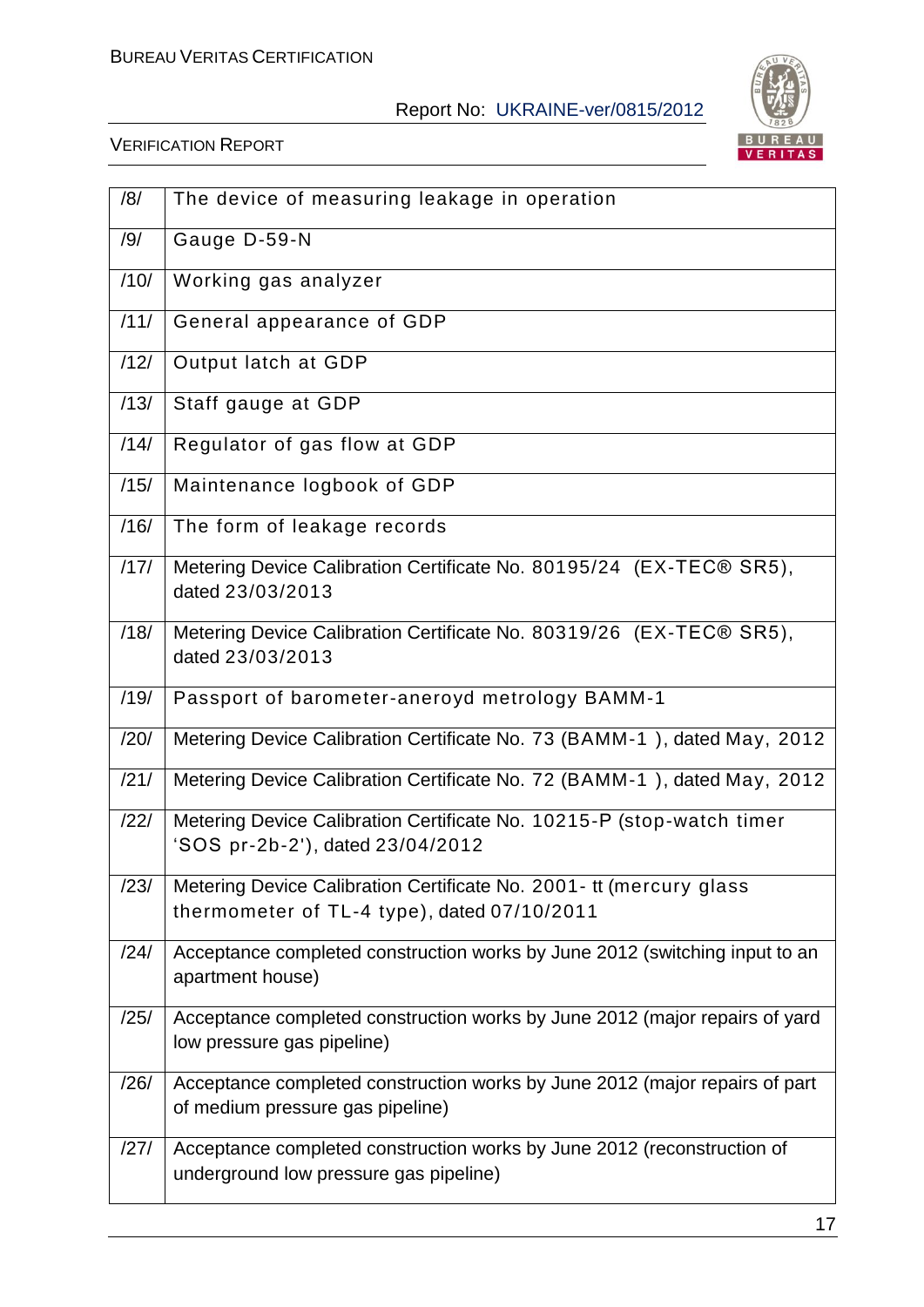

VERIFICATION REPORT

#### **Persons interviewed:**

List of persons interviewed during the verification or persons that contributed with other information that is not included in the documents listed above.

|      | <b>Name</b>               | Organization                                                                                         | <b>Position</b>                                                  |
|------|---------------------------|------------------------------------------------------------------------------------------------------|------------------------------------------------------------------|
| /1/  | Gerasymenko<br>V.O.       | OJSC "Odesagas"                                                                                      | executive director                                               |
| /2/  | Zatynayko Y.L.            | OJSC "Odesagas"                                                                                      | chief engineer                                                   |
| /3/  | Orlova N.G.               | OJSC "Odesagas"                                                                                      | head of production and<br>technical department                   |
| /4/  | Oks D.M.                  | OJSC "Odesagas"                                                                                      | head of production and<br>technical<br>department<br><b>UEGG</b> |
| /5/  | Kulbida L.A.              | OJSC "Odesagas"                                                                                      | engineer of LOP                                                  |
| /6/  | Burova K.S.               | OJSC "Odesagas"                                                                                      | engineer of production<br>and technical department               |
| 7    | Stryzhak S.O.             | OJSC "Odesagas"                                                                                      | head of SEUG and DV<br><b>UEGG</b>                               |
| /8/  | Ivchuk V.V.               | Odesa interregional<br>administration                                                                | chief engineer                                                   |
| /9/  | Korzhov S.M.              | Ananyivsk<br>administration                                                                          | chief engineer                                                   |
| /10/ | Yakymchuk V.I.            | <b>Berezovsk</b><br>administration                                                                   | chief engineer                                                   |
| /11/ | Ivanov $\overline{O.T.}$  | <b>Bolgradsk</b><br>administration                                                                   | chief engineer                                                   |
| /12/ | Zhebrovskyi<br>O.M.       | Ivanivsk<br>administration                                                                           | chief engineer                                                   |
| /13/ | Bogovyk O.L.              | Ovidiopilsk<br>administration                                                                        | chief engineer                                                   |
| /14/ | Shyshovskyi<br>A.O.       | <b>Odessa City Council</b>                                                                           | chairman of the standing<br>committee of regulatory<br>policy    |
| /15/ | Ivanov $A.\overline{Y}$ . | Commission on fuel<br>and energy complex,<br>energy saving<br>and<br>housing and utilities<br>sector | vice chairman                                                    |
| /16/ | Belov E.V.                | "CEP" LLC                                                                                            | <b>Consultant of VEMA</b>                                        |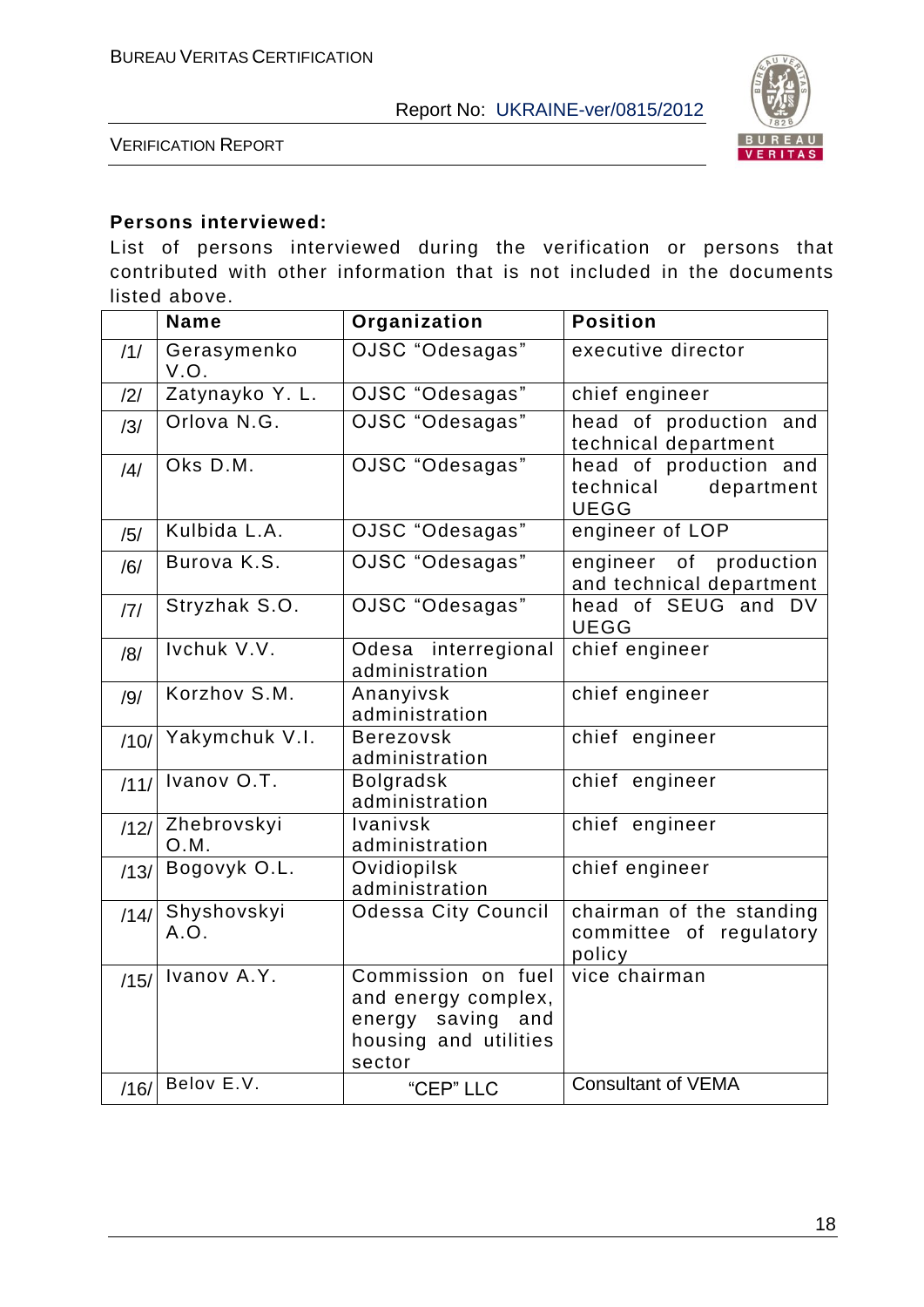

#### VERIFICATION REPORT

ANNEX A: VERIFICATION PROTOCOL

#### **BUREAU VERITAS CERTIFICATION HOLDING SAS**

#### **JI PROJECT VERIFICATION PROTOCOL**

#### **Check list for verification, according to the JOINT IMPLEMENTATION DETERMINATION AND VERIFICATION MANUAL (Version 01)**

| <b>DVM</b>                    | <b>Check Item</b>                                                                                                                                                                                                                                          | <b>Initial finding</b>                                                                                                                                                                                                                                                   | <b>Draft</b>      | <b>Final</b>      |
|-------------------------------|------------------------------------------------------------------------------------------------------------------------------------------------------------------------------------------------------------------------------------------------------------|--------------------------------------------------------------------------------------------------------------------------------------------------------------------------------------------------------------------------------------------------------------------------|-------------------|-------------------|
| Paragraph                     |                                                                                                                                                                                                                                                            |                                                                                                                                                                                                                                                                          | <b>Conclusion</b> | <b>Conclusion</b> |
|                               | Project approvals by Parties involved                                                                                                                                                                                                                      |                                                                                                                                                                                                                                                                          |                   |                   |
| 90                            | Has the NFPs of at least one Party<br>involved, other than the host Party,<br>issued a written project approval when<br>submitting the first verification report to<br>secretariat for publication<br>the<br>in.<br>accordance with paragraph 38 of the JI | The project has been approved by both the<br>Host party and the other Party involved. The<br>Letters of Approval were issued by NFPs of<br>the Parties involved. Two Letters of<br>Approval were available at the beginning of<br>the first verification of the project. | <b>CAR 01</b>     | OK.               |
|                               | guidelines, at the latest?                                                                                                                                                                                                                                 | <b>CAR 01.</b> Pleaese specify the number of<br>determination protocol in MR.                                                                                                                                                                                            |                   |                   |
| 91                            | Are all the written project approvals by<br>Parties involved unconditional?                                                                                                                                                                                | Yes, all the written project approvals by<br>Parties involved are unconditional.                                                                                                                                                                                         | <b>OK</b>         | OK                |
| <b>Project implementation</b> |                                                                                                                                                                                                                                                            |                                                                                                                                                                                                                                                                          |                   |                   |
| 92                            | Has the project been implemented in<br>accordance with the PDD regarding<br>determination<br>which the<br>has been<br>deemed final and is so listed on the                                                                                                 | Yes, the project has been implemented in<br>accordance with the PDD, which is listed on<br>the UNFCCC JI website.<br>The project activities are reduction of                                                                                                             | <b>CAR 02</b>     | <b>OK</b>         |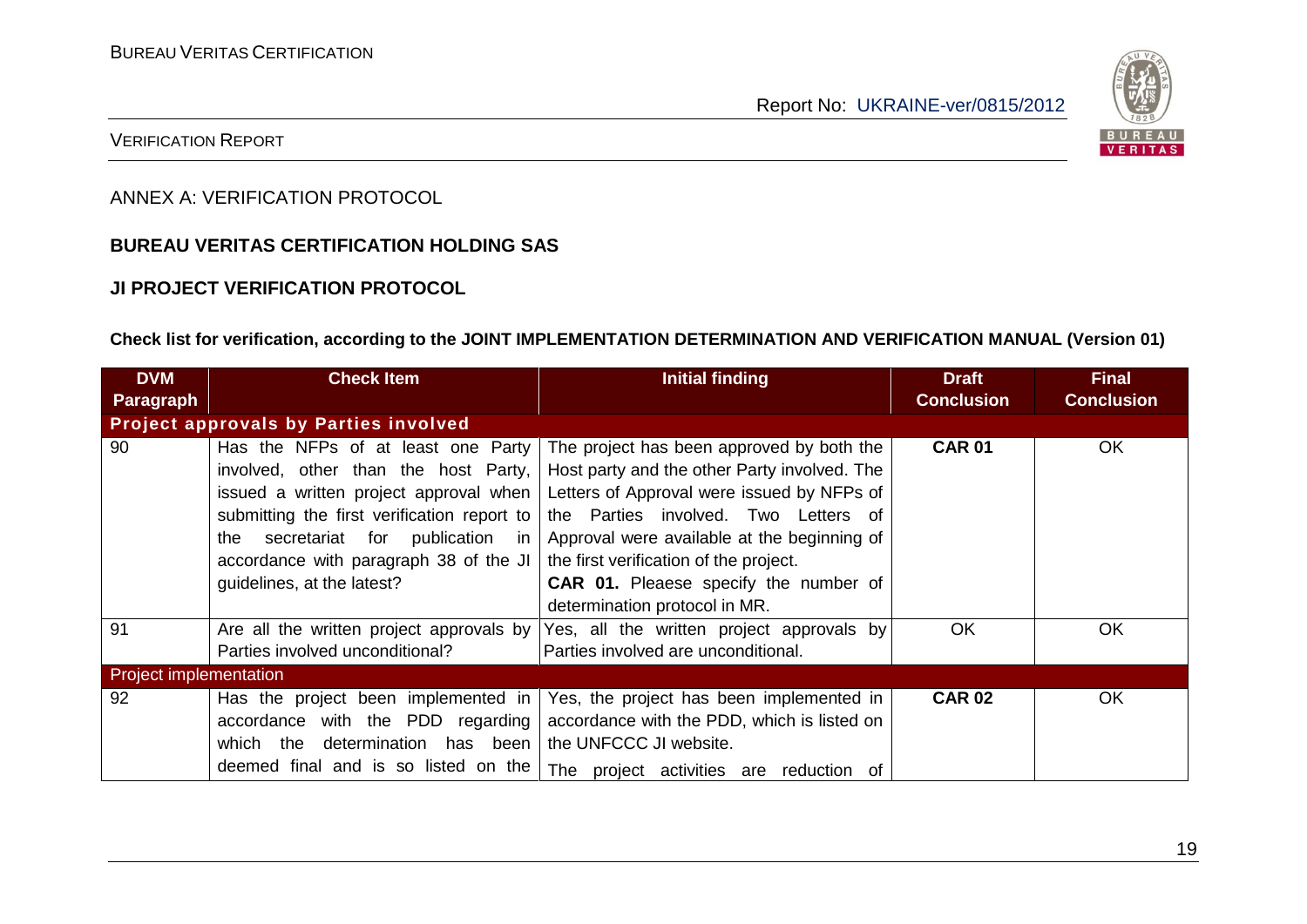

| <b>DVM</b> | <b>Check Item</b>                                                               | <b>Initial finding</b>                                                                                                                                                                                                                                                                                                                                                                                                                                                                                                                                                                                                                                                                                                                                                                                                                                                                                                                                                                      | <b>Draft</b>      | <b>Final</b>      |  |  |
|------------|---------------------------------------------------------------------------------|---------------------------------------------------------------------------------------------------------------------------------------------------------------------------------------------------------------------------------------------------------------------------------------------------------------------------------------------------------------------------------------------------------------------------------------------------------------------------------------------------------------------------------------------------------------------------------------------------------------------------------------------------------------------------------------------------------------------------------------------------------------------------------------------------------------------------------------------------------------------------------------------------------------------------------------------------------------------------------------------|-------------------|-------------------|--|--|
| Paragraph  |                                                                                 |                                                                                                                                                                                                                                                                                                                                                                                                                                                                                                                                                                                                                                                                                                                                                                                                                                                                                                                                                                                             | <b>Conclusion</b> | <b>Conclusion</b> |  |  |
|            | <b>UNFCCC JI website?</b>                                                       | natural gas (methane) leakage that results<br>from leakiness of shut-down, flanged and<br>threaded devices of OJSC "Odesagas"<br>equipment in the total amount of 11 174<br>pieces. Within the project scope, advanced<br>sealant materials will be used for repair of<br>gas equipment. This replaces the current<br>practice of maintenance and repair of<br>networks, namely the use of rubberized<br>asbestos fabric gaskets and cotton fiber<br>stuffing with oil tightening with asbestos-<br>graphite compound resulting in increased<br>leaks and methane emissions into the<br>atmosphere. In addition to methane<br>emission reductions, the project reduces<br>technical natural gas losses (therefore,<br>financial losses), benefits the environment<br>and reduces emergency risks, especially for<br>building gas pressure regulators and above<br>ground gas pipelines.<br>CAR 02. Please specify what was the<br>project activity during the current monitoring<br>period. |                   |                   |  |  |
| 93         | What is the status of operation of the<br>project during the monitoring period? | The Project was operational for the whole<br>monitoring period, which is 01/02/2012 -<br>31/10/2012.                                                                                                                                                                                                                                                                                                                                                                                                                                                                                                                                                                                                                                                                                                                                                                                                                                                                                        | <b>OK</b>         | OK                |  |  |
|            | <b>Compliance with monitoring plan</b>                                          |                                                                                                                                                                                                                                                                                                                                                                                                                                                                                                                                                                                                                                                                                                                                                                                                                                                                                                                                                                                             |                   |                   |  |  |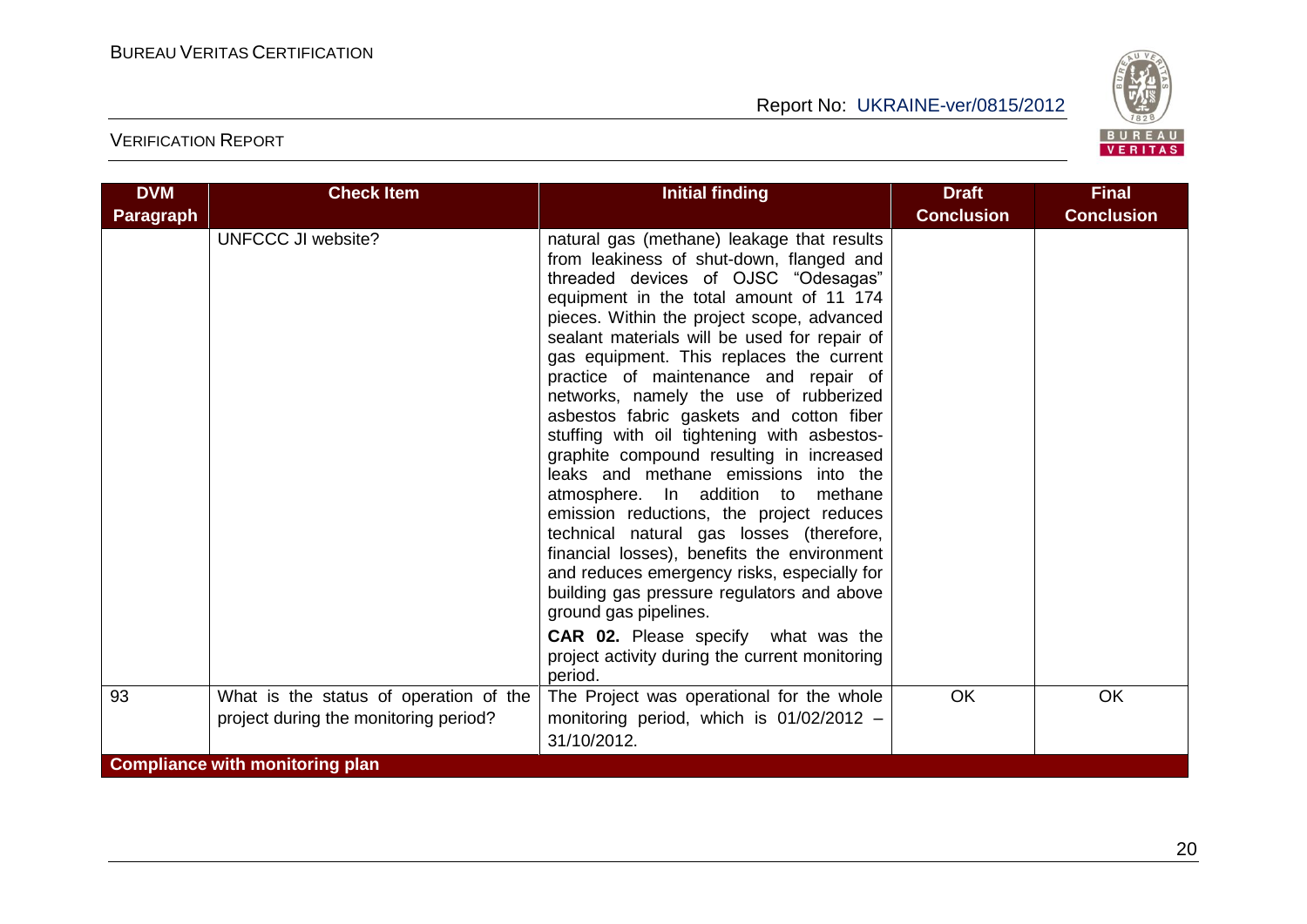

| <b>DVM</b>       | <b>Check Item</b>                                                                                                                                                                                                                                                                                                                                                        | <b>Initial finding</b>                                                                                                                                                                                                                                                                                                                                                                                                                                                                                                                                                                                                                                                                                                                                                            | <b>Draft</b>      | <b>Final</b>      |
|------------------|--------------------------------------------------------------------------------------------------------------------------------------------------------------------------------------------------------------------------------------------------------------------------------------------------------------------------------------------------------------------------|-----------------------------------------------------------------------------------------------------------------------------------------------------------------------------------------------------------------------------------------------------------------------------------------------------------------------------------------------------------------------------------------------------------------------------------------------------------------------------------------------------------------------------------------------------------------------------------------------------------------------------------------------------------------------------------------------------------------------------------------------------------------------------------|-------------------|-------------------|
| <b>Paragraph</b> |                                                                                                                                                                                                                                                                                                                                                                          |                                                                                                                                                                                                                                                                                                                                                                                                                                                                                                                                                                                                                                                                                                                                                                                   | <b>Conclusion</b> | <b>Conclusion</b> |
| 94               | on the UNFCCC JI website?                                                                                                                                                                                                                                                                                                                                                | Did the monitoring occur in accordance Yes, the monitoring was carried out in<br>with the monitoring plan included in the accordance with the monitoring plan included<br>PDD regarding which the determination in the PDD regarding which the determination<br>has been deemed final and is so listed has been deemed final and is so listed on the<br>UNFCCC JI website.<br><b>CAR 03.</b> Specify the version of methodology<br>AM0023 in Section A.5.1                                                                                                                                                                                                                                                                                                                        | <b>CAR 03</b>     | <b>OK</b>         |
| 95(a)            | For calculating the emission reductions<br>or enhancements of net removals, were<br>key factors, e.g. those listed in 23 (b) (i)-<br>(vii) above, influencing the baseline<br>emissions or net removals and the<br>activity level of the project and the<br>emissions or removals as well as risks<br>associated with the project taken into<br>account, as appropriate? | To calculate the emission reductions such<br>key factors as the rate of gas leakage for<br>each leakage found, gas temperature ands<br>pressure, volume<br>of<br>capacity,<br>the<br>concentration of methane in the sample, the<br>time for which the concentration of methane<br>in the volume capacity reaches a certain<br>level, experience in implementing measures<br>envisaged by the project, the current<br>practice that exists in Ukraine in the sphere<br>of gas transportation and supply, financial<br>costs and the availability of expertise,<br>legislation affecting the emissions in the<br>baseline, level of activity on the project and<br>the project emissions and risks associated<br>with<br>the<br>taken<br>into<br>project<br>were<br>consideration. | <b>OK</b>         | <b>OK</b>         |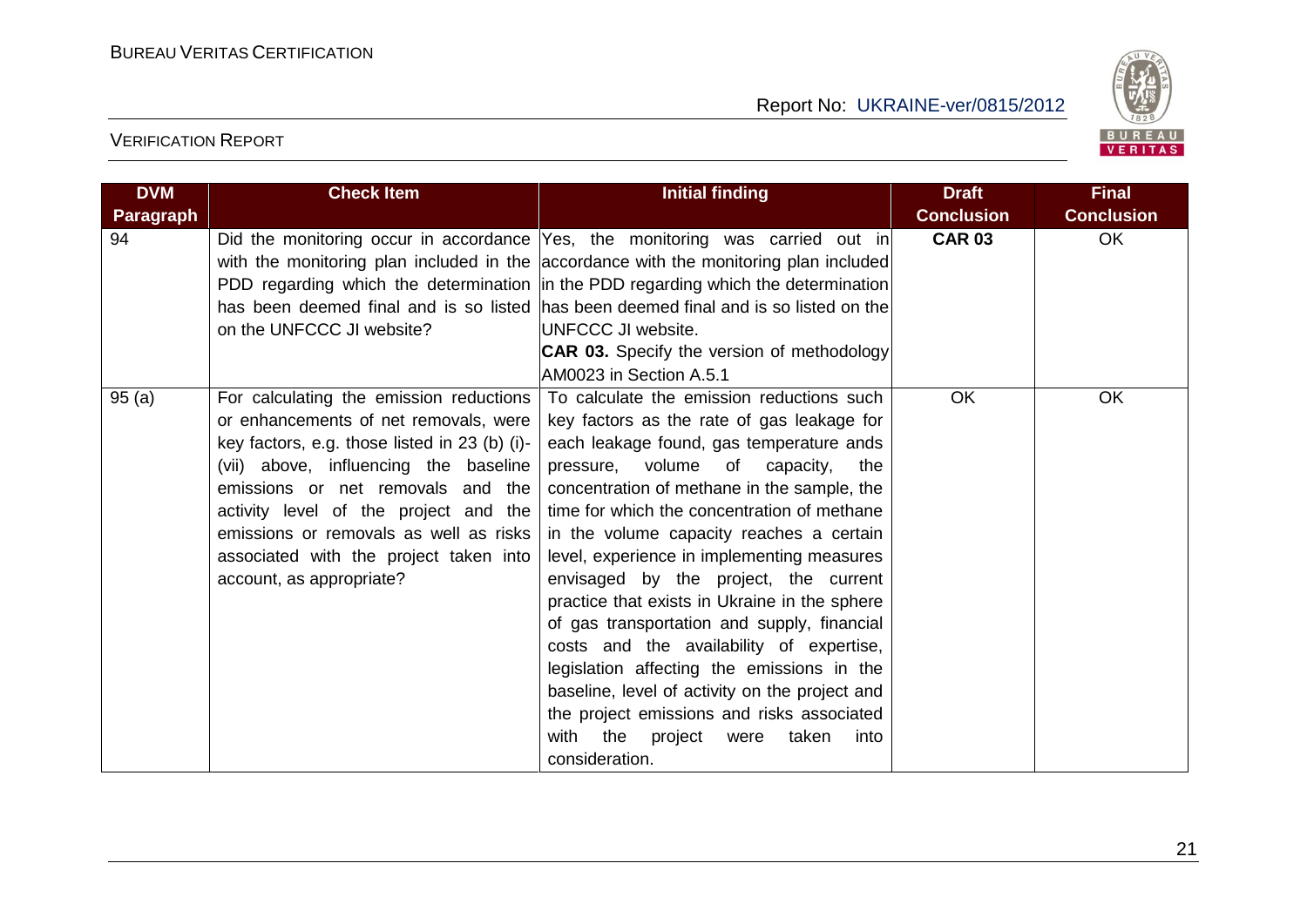

| <b>DVM</b>       | <b>Check Item</b>                                                                                                                                                                                                                             | <b>Initial finding</b>                                                                                                                                                                                                                                                                                                                                                                                                                                    | <b>Draft</b>      | <b>Final</b>      |
|------------------|-----------------------------------------------------------------------------------------------------------------------------------------------------------------------------------------------------------------------------------------------|-----------------------------------------------------------------------------------------------------------------------------------------------------------------------------------------------------------------------------------------------------------------------------------------------------------------------------------------------------------------------------------------------------------------------------------------------------------|-------------------|-------------------|
| <b>Paragraph</b> |                                                                                                                                                                                                                                               |                                                                                                                                                                                                                                                                                                                                                                                                                                                           | <b>Conclusion</b> | <b>Conclusion</b> |
| 95(b)            | Are data sources used for calculating<br>emission reductions or enhancements of<br>net removals clearly identified, reliable<br>and transparent?                                                                                              | Data sources used for calculating emission<br>reductions, such as measuring equipment -<br>gas analyzer "EX-TEC® SR5", stop-watch<br>timer "SOS pr-2b-2", mercury glass<br>thermometer of TL-4 type, flow meter,<br>"D-59N-100-1.0<br>6kPa";<br>manometer<br>information from manufacturers and IPCC<br>identified,<br>reliable<br>clearly<br>are<br>and<br>transparent.<br>CL 01. Please provide documentation on<br>calibration of measuring equipment. | <b>CL 01</b>      | <b>OK</b>         |
| 95(c)            | Are emission factors, including default Yes, emission factors, including<br>emission factors, if used for calculating emission factors, that were used<br>emission<br>reductions<br>the<br>reasonableness.<br>and<br>justified of the choice? | default<br>for<br>or calculating the emission reductions<br>or<br>enhancements of net removals, selected enhancements of net removals, were<br>by carefully balancing accuracy and selected by carefully balancing accuracy and<br>appropriately reasonableness, and appropriately justified of<br>the choice.                                                                                                                                            | OK                | OK                |
| 95(d)            | most plausible scenarios in a transparent<br>manner?                                                                                                                                                                                          | Is the calculation of emission reductions Calculation of emission reductions is based<br>or enhancements of net removals based on conservative assumptions and the most<br>on conservative assumptions and the plausible scenarios in a transparent manner.                                                                                                                                                                                               | <b>OK</b>         | OK                |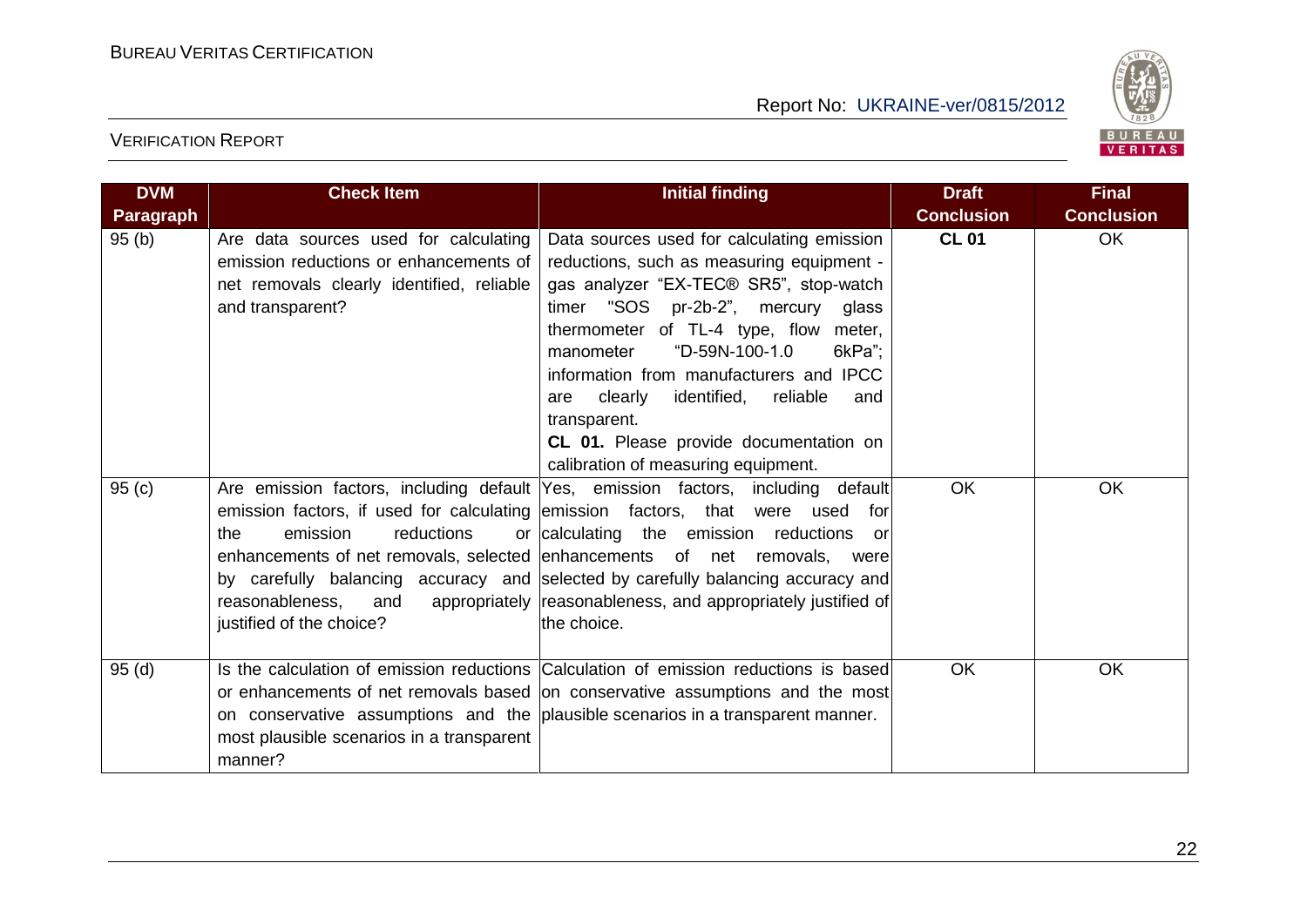

| <b>DVM</b>       | <b>Check Item</b>                           | <b>Initial finding</b> | <b>Draft</b>      | <b>Final</b>      |
|------------------|---------------------------------------------|------------------------|-------------------|-------------------|
| <b>Paragraph</b> |                                             |                        | <b>Conclusion</b> | <b>Conclusion</b> |
|                  | Applicable to JI SSC projects only          |                        |                   |                   |
| 96               | Is the relevant threshold to be classified  | N/a                    | N/a               | N/a               |
|                  | as JI SSC project not exceeded during       |                        |                   |                   |
|                  | the monitoring period on an annual          |                        |                   |                   |
|                  | average basis?                              |                        |                   |                   |
|                  | If the threshold is exceeded, is the        |                        |                   |                   |
|                  | maximum emission reduction<br>level         |                        |                   |                   |
|                  | estimated in the PDD for the JI SSC         |                        |                   |                   |
|                  | project or the bundle for the monitoring    |                        |                   |                   |
|                  | period determined?                          |                        |                   |                   |
|                  | Applicable to bundled JI SSC projects only  |                        |                   |                   |
| 97(a)            | Has the composition of the bundle not       | N/a                    | N/a               | N/a               |
|                  | changed from that is stated in F-JI-        |                        |                   |                   |
|                  | <b>SSCBUNDLE?</b>                           |                        |                   |                   |
| 97(b)            | If the determination was conducted on       | N/a                    | N/a               | N/a               |
|                  | the basis of an overall monitoring plan,    |                        |                   |                   |
|                  | have the project participants submitted a   |                        |                   |                   |
|                  | common monitoring report?                   |                        |                   |                   |
| 98               | If the monitoring is based on a monitoring  | N/a                    | N/a               | N/a               |
|                  | plan that provides for overlapping          |                        |                   |                   |
|                  | monitoring periods, are the monitoring      |                        |                   |                   |
|                  | periods per component of the project        |                        |                   |                   |
|                  | clearly specified in the monitoring report? |                        |                   |                   |
|                  | Do the monitoring periods not overlap       |                        |                   |                   |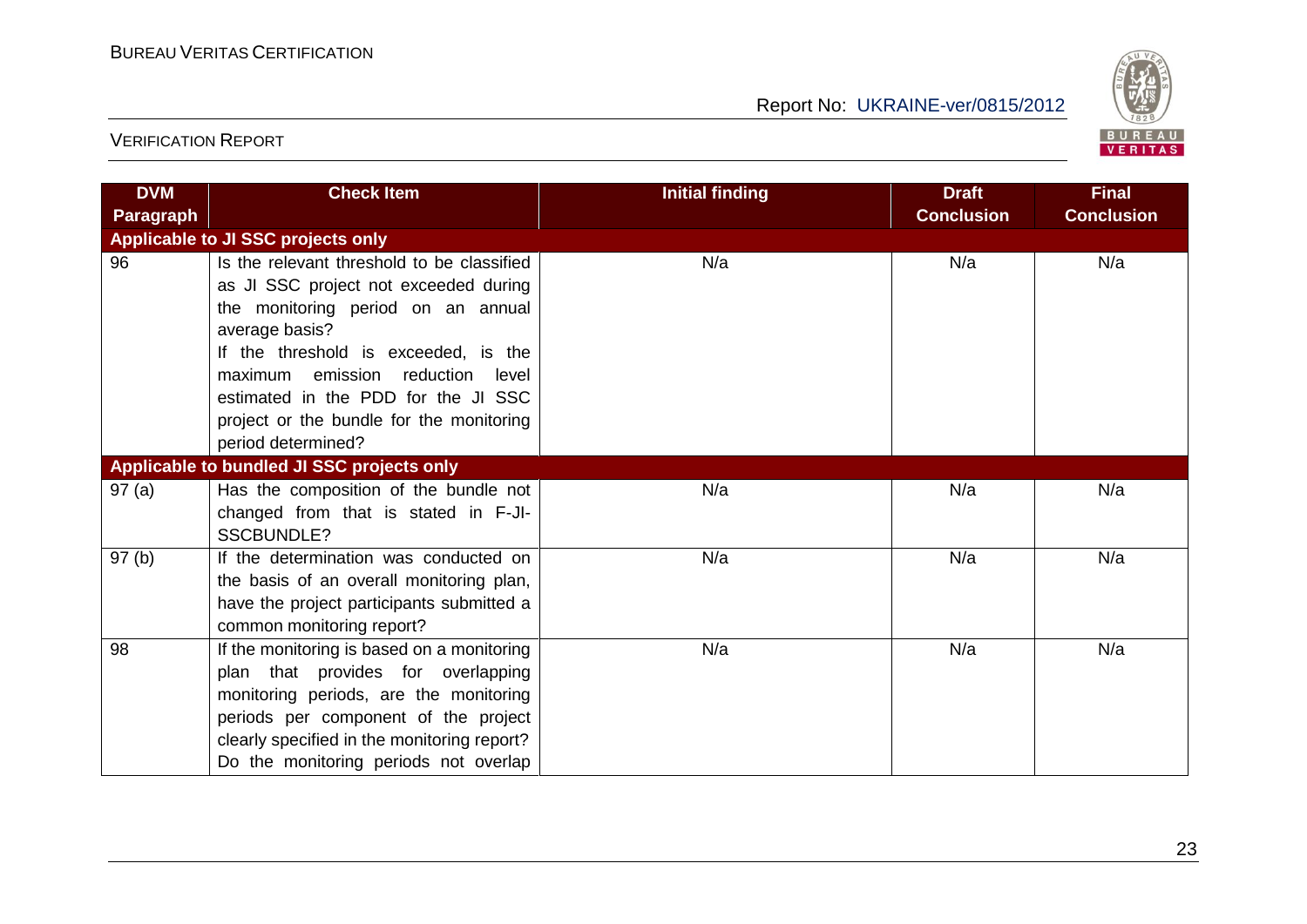

| <b>DVM</b><br><b>Paragraph</b> | <b>Check Item</b>                                                             | <b>Initial finding</b>                                                              | <b>Draft</b><br><b>Conclusion</b> | <b>Final</b><br><b>Conclusion</b> |
|--------------------------------|-------------------------------------------------------------------------------|-------------------------------------------------------------------------------------|-----------------------------------|-----------------------------------|
|                                | with those for which verifications were<br>already deemed final in the past?  |                                                                                     |                                   |                                   |
|                                | <b>Revision of monitoring plan</b>                                            |                                                                                     |                                   |                                   |
|                                | Applicable only if monitoring plan is revised by project participant          |                                                                                     |                                   |                                   |
| 99(a)                          |                                                                               | Did the project participants provide an The monitoring plan was not reviewed by the | OK                                | <b>OK</b>                         |
|                                | appropriate justification for the proposed project participants.<br>revision? |                                                                                     |                                   |                                   |
| 99(b)                          | Does the proposed revision improve the                                        | N/a                                                                                 | N/a                               | N/a                               |
|                                | and/or<br>applicability<br>accuracy<br>0f                                     |                                                                                     |                                   |                                   |
|                                | information collected compared to the                                         |                                                                                     |                                   |                                   |
|                                | original monitoring plan without changing                                     |                                                                                     |                                   |                                   |
|                                | conformity with the relevant rules and                                        |                                                                                     |                                   |                                   |
|                                | regulations for the establishment of                                          |                                                                                     |                                   |                                   |
|                                | monitoring plans?                                                             |                                                                                     |                                   |                                   |
| Data management                |                                                                               |                                                                                     |                                   |                                   |
| 101(a)                         | Is the implementation of data collection                                      | Yes, the implementation of data collection                                          | <b>OK</b>                         | <b>OK</b>                         |
|                                | procedures in accordance with the                                             | procedures is in accordance with the                                                |                                   |                                   |
|                                | monitoring plan, including the quality                                        | monitoring plan, including the quality control                                      |                                   |                                   |
|                                | control<br>and<br>quality<br>assurance                                        | and quality assurance procedures.                                                   |                                   |                                   |
|                                | procedures?                                                                   |                                                                                     |                                   |                                   |
| 101(b)                         | function<br>Is the<br>of<br>monitoring<br>the                                 | Yes, the function of the<br>monitoring                                              | OK                                | <b>OK</b>                         |
|                                | including<br>calibration<br>equipment,<br>its                                 | equipment, including its calibration status is                                      |                                   |                                   |
|                                | status, is in order?                                                          | in order.                                                                           |                                   |                                   |
|                                |                                                                               |                                                                                     |                                   |                                   |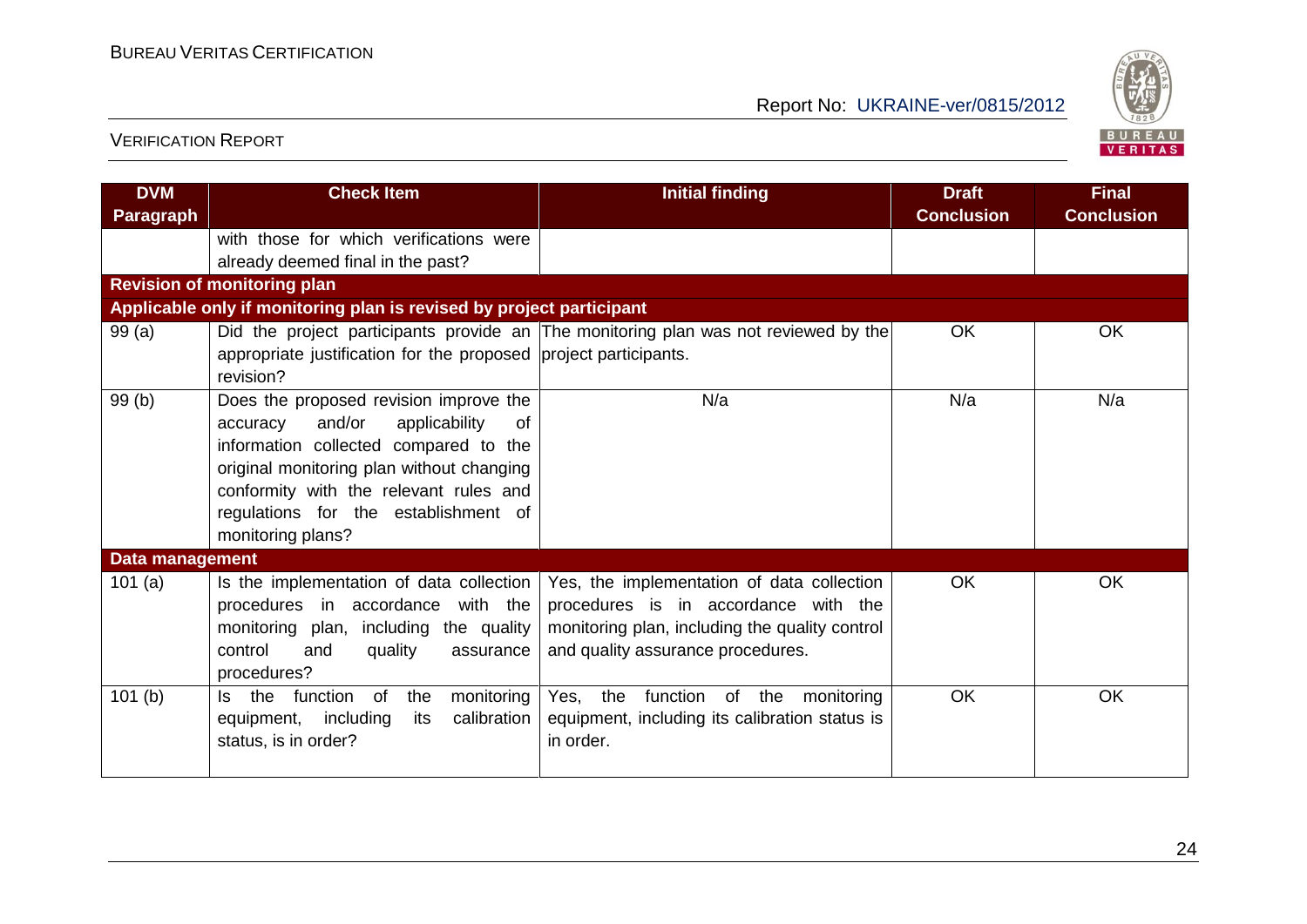

| <b>DVM</b><br><b>Paragraph</b>                                                     | <b>Check Item</b>                                                                                                                                     | <b>Initial finding</b>                                                                                                                                                                                                                                                                                                                                                | <b>Draft</b><br><b>Conclusion</b> | <b>Final</b><br><b>Conclusion</b> |
|------------------------------------------------------------------------------------|-------------------------------------------------------------------------------------------------------------------------------------------------------|-----------------------------------------------------------------------------------------------------------------------------------------------------------------------------------------------------------------------------------------------------------------------------------------------------------------------------------------------------------------------|-----------------------------------|-----------------------------------|
| 101 $(c)$                                                                          | Are the evidence and records used for<br>the monitoring maintained in a traceable<br>manner?                                                          | Yes, the evidence and records used for the<br>monitoring are maintained in a traceable<br>manner                                                                                                                                                                                                                                                                      | <b>OK</b>                         | <b>OK</b>                         |
| $\overline{1}01$ (d)                                                               | Is the data collection and management<br>system for the project in accordance with<br>the monitoring plan?                                            | The data collection and management<br>system of the project is in accordance with<br>the monitoring plan.<br>Verification team confirms the effectiveness<br>of existing management system and<br>operating system and considers them<br>suitable for reliable monitoring of the<br>project.<br>CL 02. Please check the numbering of<br>tables and Figures in the MR. | <b>CL 02</b>                      | <b>OK</b>                         |
| Verification regarding programs of activities (additional elements for assessment) |                                                                                                                                                       |                                                                                                                                                                                                                                                                                                                                                                       |                                   |                                   |
| 102                                                                                | Is any JPA that has not been added to<br>the JI PoA not verified?                                                                                     | N/a                                                                                                                                                                                                                                                                                                                                                                   | N/a                               | N/a                               |
| 103                                                                                | on the<br>the verification<br>based<br>Is.<br>monitoring reports of all JPAs to be<br>verified?                                                       | N/a                                                                                                                                                                                                                                                                                                                                                                   | N/a                               | N/a                               |
| 103                                                                                | Does the verification ensure the accuracy<br>and conservativeness of the emission<br>reductions or enhancements of removals<br>generated by each JPA? | N/a                                                                                                                                                                                                                                                                                                                                                                   | N/a                               | N/a                               |
| 104                                                                                | Does the monitoring period not overlap                                                                                                                | N/a                                                                                                                                                                                                                                                                                                                                                                   | N/a                               | N/a                               |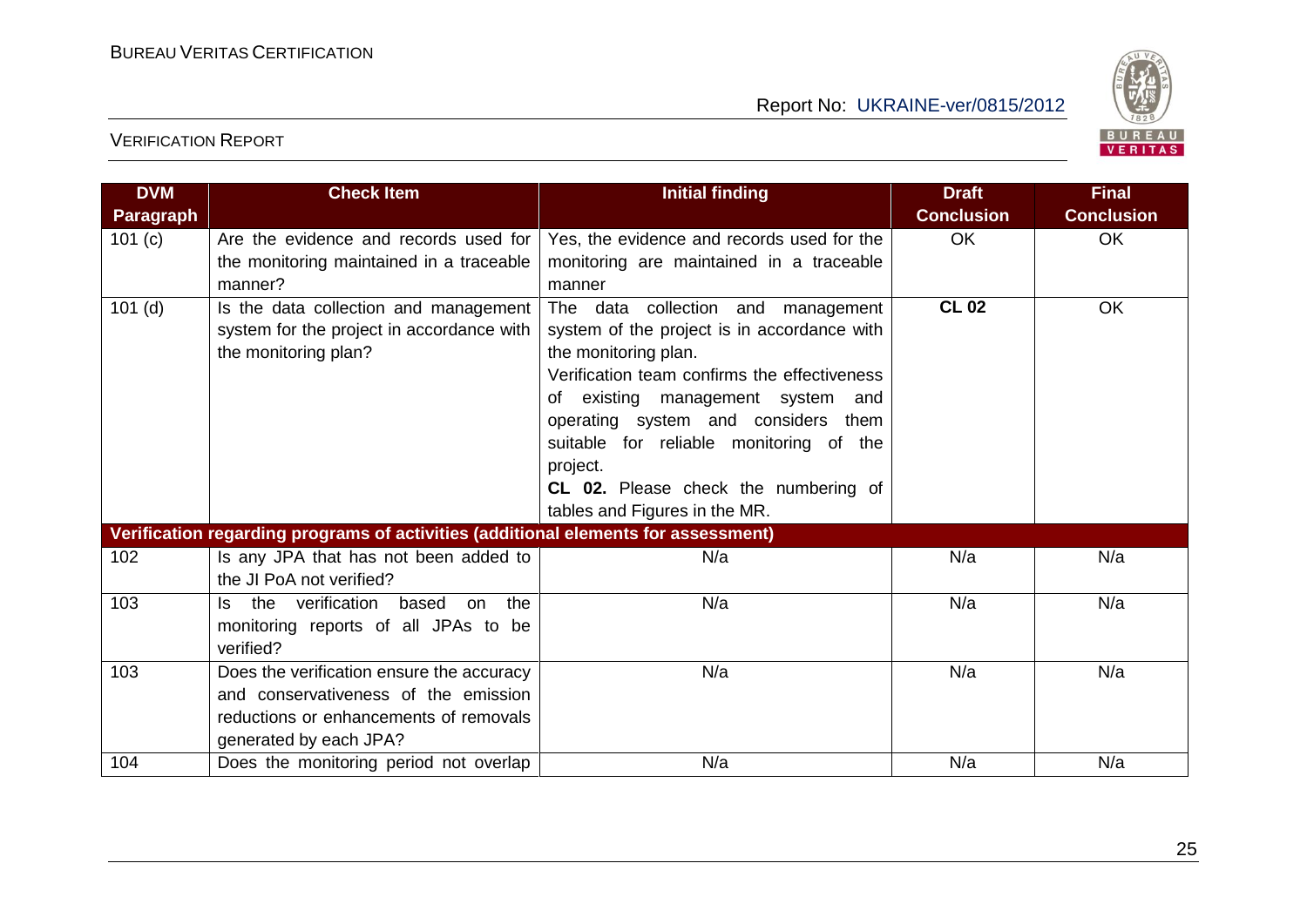

| <b>DVM</b><br>Paragraph | <b>Check Item</b>                                                                                                                                                                                                                                                                                                                                                                                                                                                                                                                                                                                                            | <b>Initial finding</b> | <b>Draft</b><br><b>Conclusion</b> | <b>Final</b><br><b>Conclusion</b> |
|-------------------------|------------------------------------------------------------------------------------------------------------------------------------------------------------------------------------------------------------------------------------------------------------------------------------------------------------------------------------------------------------------------------------------------------------------------------------------------------------------------------------------------------------------------------------------------------------------------------------------------------------------------------|------------------------|-----------------------------------|-----------------------------------|
|                         | with previous monitoring periods?                                                                                                                                                                                                                                                                                                                                                                                                                                                                                                                                                                                            |                        |                                   |                                   |
| 105                     | If the AIE learns of an erroneously<br>included JPA, has the AIE informed the<br>JISC of its findings in writing?                                                                                                                                                                                                                                                                                                                                                                                                                                                                                                            | N/a                    | N/a                               | N/a                               |
|                         | Applicable to sample-based approach only                                                                                                                                                                                                                                                                                                                                                                                                                                                                                                                                                                                     |                        |                                   |                                   |
| 106                     | Does the sampling plan prepared by the<br>AIE:<br>(a) Describe its sample selection, taking<br>into<br>account that:<br>(i) For each verification that uses a<br>sample-based approach, the sample<br>selection<br>shall<br>be sufficiently<br>representative of the JPAs in the JI<br>Project. Such extrapolation to all JPAs<br>identified for that verification is<br>reasonable, taking<br>into account<br>differences among the characteristics<br>of JPAs, such as:<br>- The types of JPAs;<br>- The complexity of the applicable<br>technologies and/or measures used;<br>- The geographical location of each<br>JPA; | N/a                    | N/a                               | N/a                               |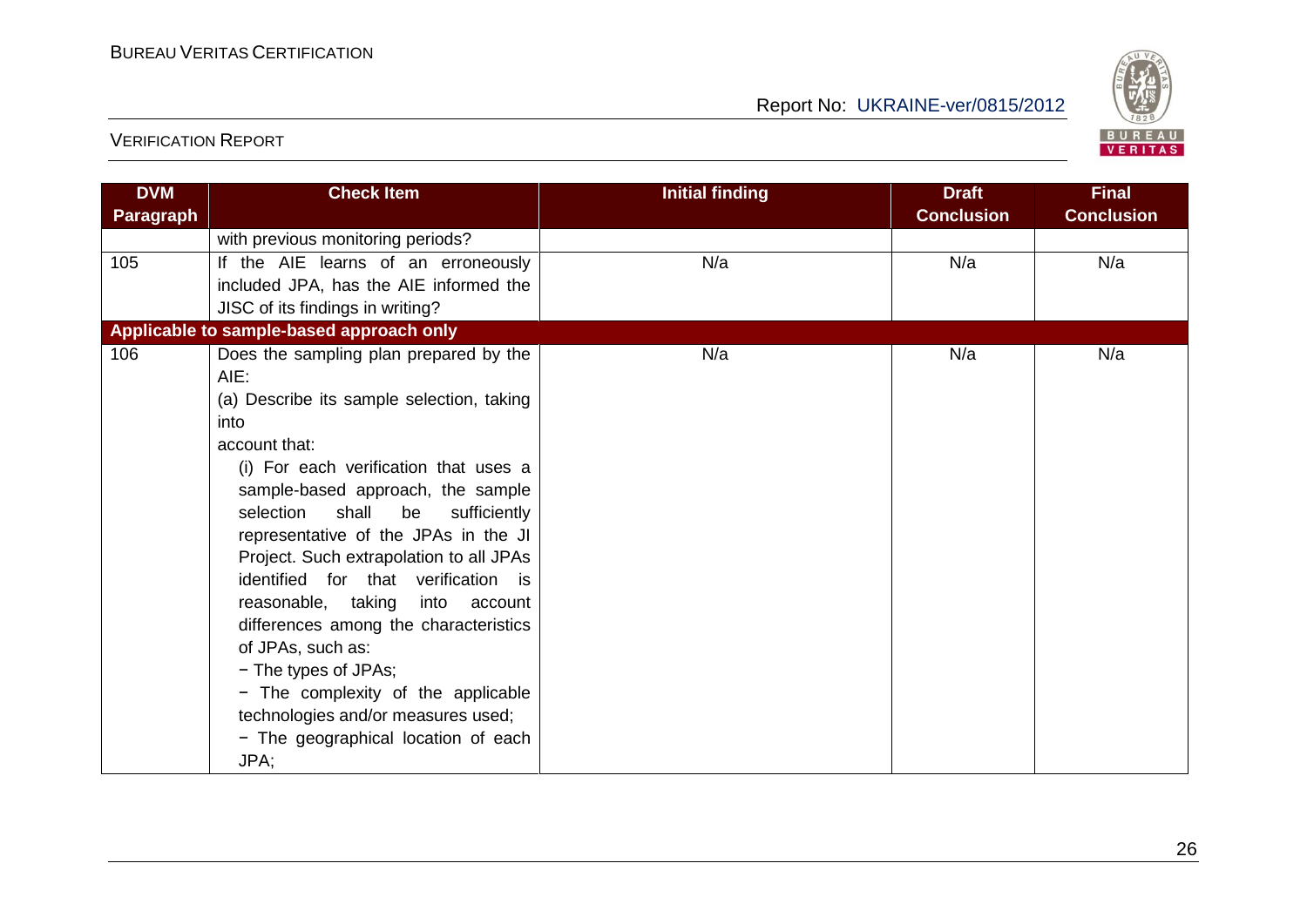

| <b>DVM</b>       | <b>Check Item</b>                                                                                                                                                                                                                                                                                                                                                               | <b>Initial finding</b> | <b>Draft</b>      | <b>Final</b>      |
|------------------|---------------------------------------------------------------------------------------------------------------------------------------------------------------------------------------------------------------------------------------------------------------------------------------------------------------------------------------------------------------------------------|------------------------|-------------------|-------------------|
| <b>Paragraph</b> |                                                                                                                                                                                                                                                                                                                                                                                 |                        | <b>Conclusion</b> | <b>Conclusion</b> |
|                  | - The amounts of expected emission<br>reductions of the JPAs being verified;<br>- The number of JPAs for which<br>emission reductions are being verified;<br>- The length of monitoring periods of<br>the JPAs being verified; and<br>- The samples selected for prior<br>verifications, if any?                                                                                |                        |                   |                   |
| 107              | Is the sampling plan ready for publication<br>through the secretariat along with the<br>verification report<br>and supporting<br>documentation?                                                                                                                                                                                                                                 | N/a                    | N/a               | N/a               |
| 108              | Has the AIE made site inspections of at<br>least the square root of the number of<br>total JPAs, rounded to the upper whole<br>number? If the AIE makes no site<br>inspections or fewer site inspections than<br>the square root of the number of total<br>JPAs, rounded to the upper whole<br>number, then does the AIE provide a<br>reasonable explanation and justification? | N/a                    | N/a               | N/a               |
| 109              | Is the sampling plan available for                                                                                                                                                                                                                                                                                                                                              | N/a                    | N/a               | N/a               |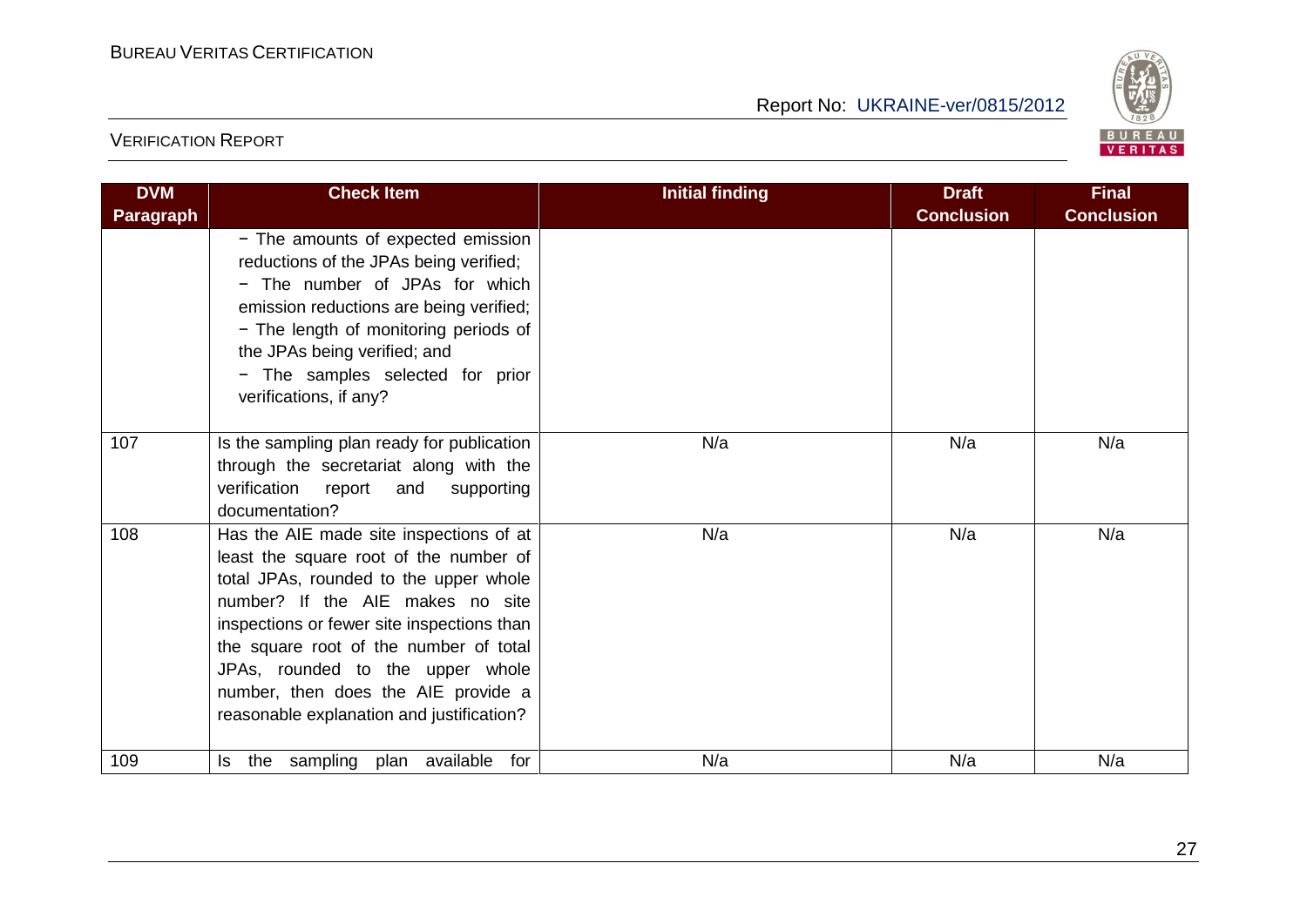

| <b>DVM</b> | <b>Check Item</b>                       | Initial finding | <b>Draft</b>      | <b>Final</b>      |
|------------|-----------------------------------------|-----------------|-------------------|-------------------|
| Paragraph  |                                         |                 | <b>Conclusion</b> | <b>Conclusion</b> |
|            | submission to the secretariat for the   |                 |                   |                   |
|            | JISC.s ex ante assessment? (Optional)   |                 |                   |                   |
| 110        | If the AIE learns of a fraudulently     | N/a             | N/a               | N/a               |
|            | included JPA, a fraudulently monitored  |                 |                   |                   |
|            | JPA or an inflated number of emission   |                 |                   |                   |
|            | reductions claimed in a JI PoA, has the |                 |                   |                   |
|            | AIE informed the JISC of the fraud in   |                 |                   |                   |
|            | writing?                                |                 |                   |                   |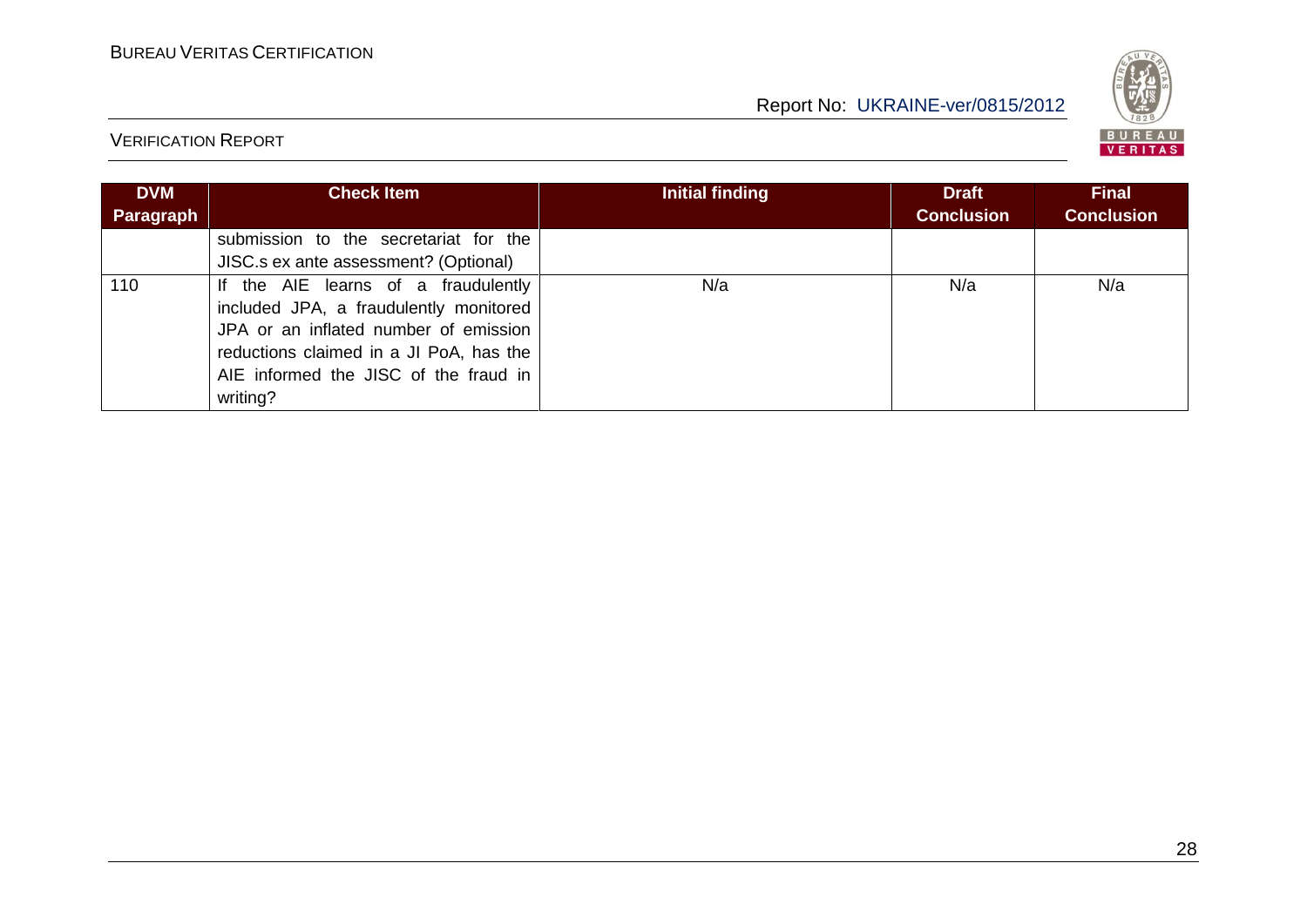

#### VERIFICATION REPORT

#### **TABLE 2 RESOLUTION OF CLARIFICATION AND CORRECTIVE ACTION REQUESTS**

| <b>Clarification and corrective action requests</b>                                                  | Ref to                              | participant's<br><b>Verification team conclusion</b><br>project<br><b>Summary</b><br>of                                                                                                                                                                                                                                                                                                                                                                                                                                 |
|------------------------------------------------------------------------------------------------------|-------------------------------------|-------------------------------------------------------------------------------------------------------------------------------------------------------------------------------------------------------------------------------------------------------------------------------------------------------------------------------------------------------------------------------------------------------------------------------------------------------------------------------------------------------------------------|
| issued by the verification team                                                                      | checklist<br>question in<br>Table 1 | response                                                                                                                                                                                                                                                                                                                                                                                                                                                                                                                |
| <b>CAR 01.</b> Pleaese specify the number of<br>determination protocol in MR.                        | 90                                  | Determination<br>Information was<br>No.<br>report<br>provided,<br>the<br>UKRAINE/0118/2010.<br>issue is closed.                                                                                                                                                                                                                                                                                                                                                                                                         |
| <b>CAR 02.</b> Please specify what was the project<br>activity during the current monitoring period. | 92                                  | The project activity for current monitoring<br>provided,<br>the<br>Information was<br>period (from the 1 <sup>st</sup> of February to the 31 <sup>st</sup><br>issue is closed.<br>October<br>2012)<br>further<br>οf<br>is.<br>accomplishment<br>of<br>purposeful<br>examination and technical maintenance<br>(PETM) of all flanged, threaded joints and<br>shut-down devices of PJSC "Odesagas"<br>gas distributing pipeline, which have been<br>repaired (packaged, replaced) during all<br>JI project operation time. |